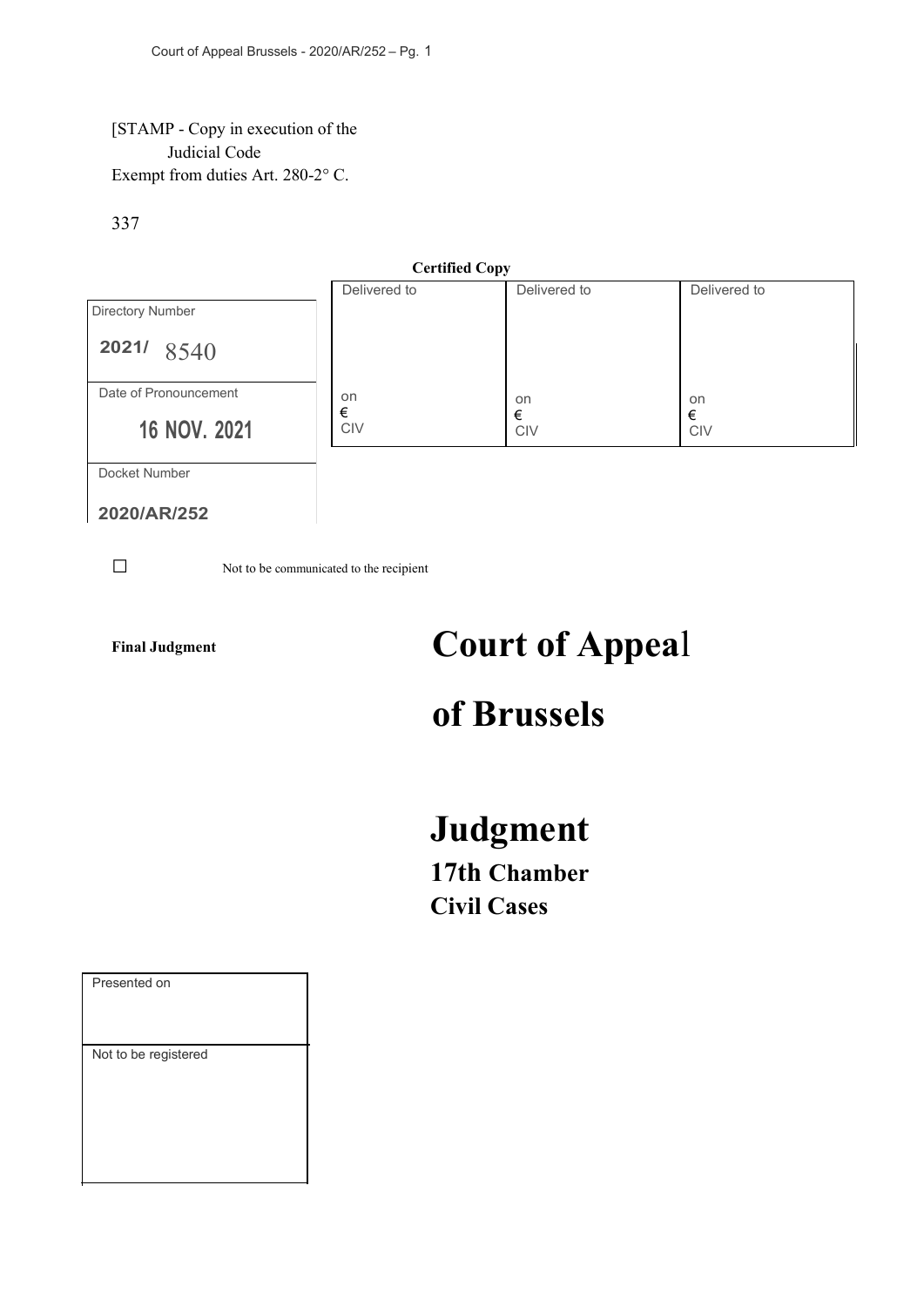### **In the case of:**

**REPUBLIC OF KAZAKHSTAN,** represented by its Minister of Justice, whose Ministry is established at 010000 ASTANA - KAZAKHSTAN, Left Bank, Mangilik El Street 8, House of Ministries 13,

Appellant Party,

represented by Maîtres NUYTS Arnaud, HOUBBEN Michaël and DEGROOF Julien, attorneys at 1000 BRUSSELS, Boulevard de l'Empereur 3,

Pleading attorneys: Maîtres NUYTS Arnaud and HOUBBEN Michaël,

**Versus:**

- 1. **STATI, Anatolie,** domiciled at CHISINAU, MD-2008-MOLDAVIA, Dragomina Street, 20,
- 2. **STATI, Gabriel,** domiciled at CHISINAU, MD-2008- MOLDAVIA, Ghioceilor Street, 1 A,
- 3. **ASCOM GROUP S.A.,** incorporated under foreign law whose registered office is established at CHISINAU, MD-2009 - MOLDAVIA, Mateevici Street, 75 A,
- 4. **TERRA RAF TRANS TRAIDING LTD,** incorporated under foreign law whose registered office is established at GIBRALTAR, Line Wall Road, 13/1

Responding Parties,

represented by Maîtres JACMAIN Sophie, van DROOGHENBROECK François and BRIJS Stan, attorneys at 1000 BRUXELLES, Chaussée de La Hulpe, 120,

Pleading attorneys: Maîtres van DROOGHENBROECK François and JACMAIN Sophie.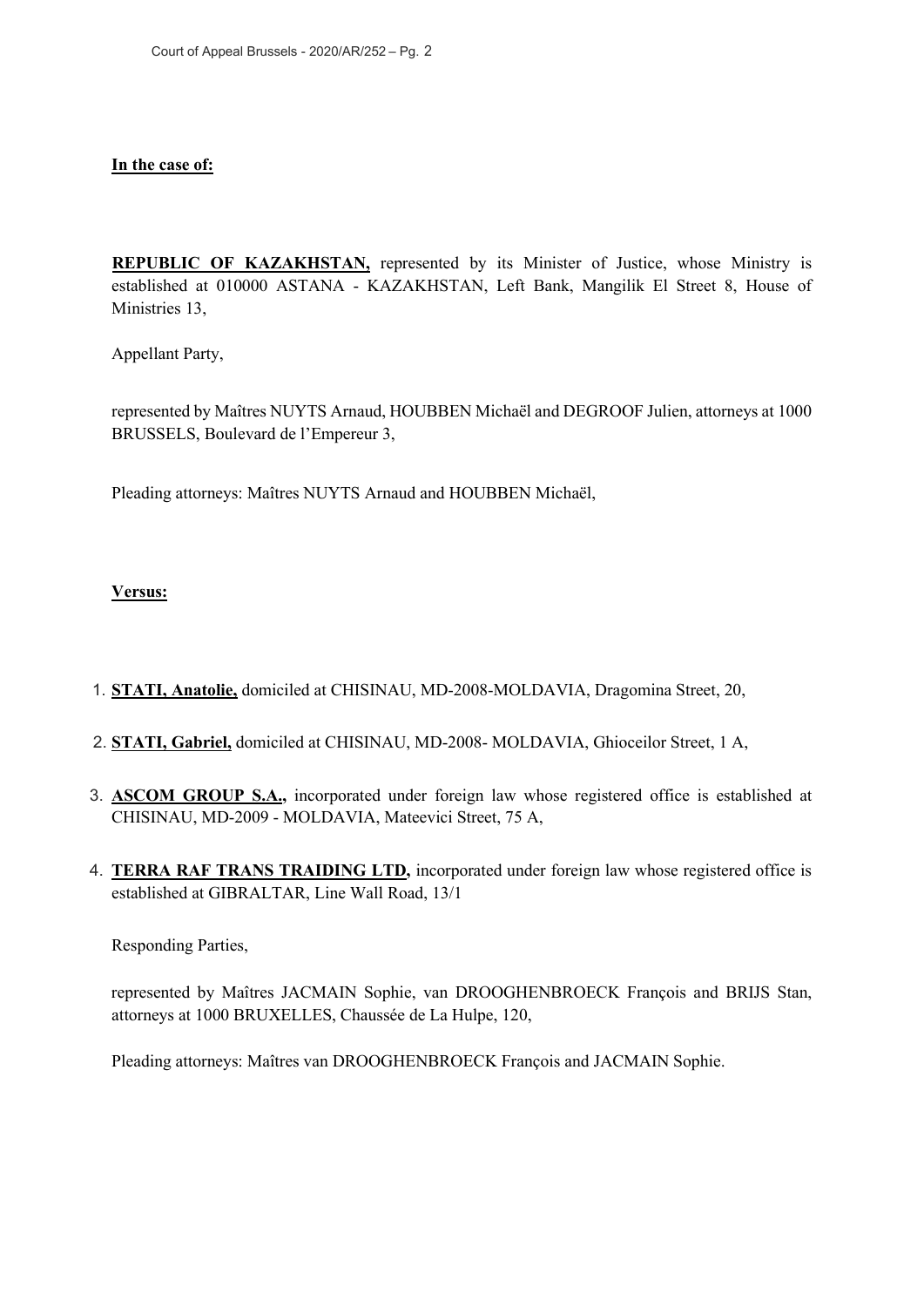Having regard to the exhibits in the proceedings, particularly:

- the Exequatur Order, rendered by the French-speaking Court of First Instance of Brussels dated 11 December 2017;
- the Third-Party Opposition Summons of 2 February 2018;
- the Judgment, rendered by the French-speaking Court of First Instance of Brussels dated 20 December 2019;
- the Appeal Petition, filed with the Court Registry dated 17 February 2020;
- the Interim Judgment of 17 November 2020;
- the filed exhibits.

The dispute essentially concerns the annulment of the Exequatur Order of 11 December 2017.

The Republic of Kazakhstan (hereinafter Kazakhstan) asked (in summary) to:

- find that the Arbitral Award of 19 December 2013, rectified by the Award of 17 January 2014 could not and cannot be recognized or enforced in Belgium;
- order the annulment and withdrawal of the Exequatur Order of 11 December 2017;
- declare the Statis' Cross-Appeal unfounded;
- order the Statis to bear the costs for both stages of the proceedings, including a procedural indemnity of 13,000 Euros per state of proceedings.

The Stati parties, the Ascom Group Company and the Terra Raf Trans Traiding Company, (hereinafter the Statis) request:

"- *In principal order: to reject Kazakhstan's principal appeal and allow the Statis' Cross-Appeal;*

- *In subsidiary order: to reject Kazakhstan's principal appeal;*
- In any event therefore:
	- *Whether by substitution of own grounds or by total or partial confirmation of the Judgment under Appeal, fully confirm the Exequatur of 11 December 2017;*
	- *condemn Kazakhstan to costs in both cases,*

## *Expenses:*

- *Fees for Notification of the Exequatur Order: EUR 19,946.87*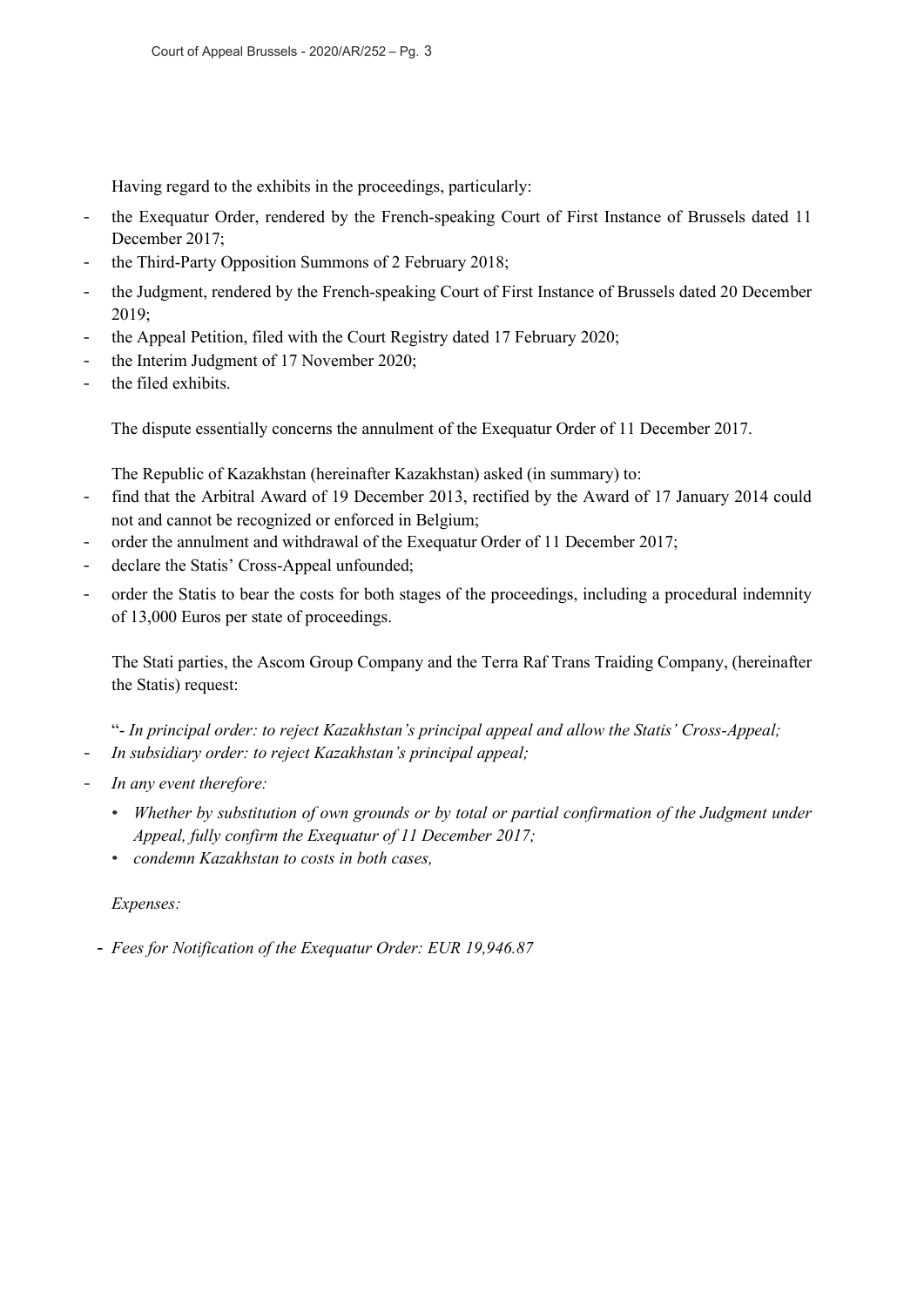- *Procedural Indemnity in the first case: EUR 36,000*
- *Fees for Notification of Judgment under Appeal of 20 December 2019: EUR 4,105.30*
- *Procedural Indemnity on appeal: EUR 39,000 TOTAL: EUR 99,052.17"*

## **1. The Grounds of Inadmissibility raised by the Statis**

## 1.1. The Res Judicata enjoyed by the Arbitral Award

The current dispute does not call the Arbitral Award into question. The Court does not conduct a review on the merits of the Award.

Contrary to what the Statis claim, Kazakhstan's appeal does not seek to set aside or review the Award, but to deny the Exequatur. The subject-matter of this application essentially differs from those made by Kazakhstan in the context of the proceedings brought before the arbitral tribunal.

It also differs fundamentally from the subject of the dispute that resulted in the Judgment of this Court of 29 June 2021 wherein the Court did not rule on the issue of the exequatur.

The *res judicata* enjoyed by the Award does not therefore preclude the Court from examining the grounds for refusal of the exequatur and doing so independently from what other courts have decided in respect of the application for annulment of the Arbitral Award or of a request for the recognition and enforcement of the Arbitral Award.

With regard to decisions in matters of exequatur, the Statis state, in this respect: "*Yet, the decisions relating to the recognition or refusal of an exequatur have binding effect only in the jurisdiction where the exequatur has been requested. The other courts - including the Belgian courts - are not therefore bound by this English judgment ("exequatur over exequatur is not valid")."*

It is obvious that this consequence is equally valid for exequatur decisions in other countries.

The court's control as the exequatur judge does not concern (the intrinsic value of) the Arbitral Award, which - in the event of refusal of the exequatur and therefore of refusal to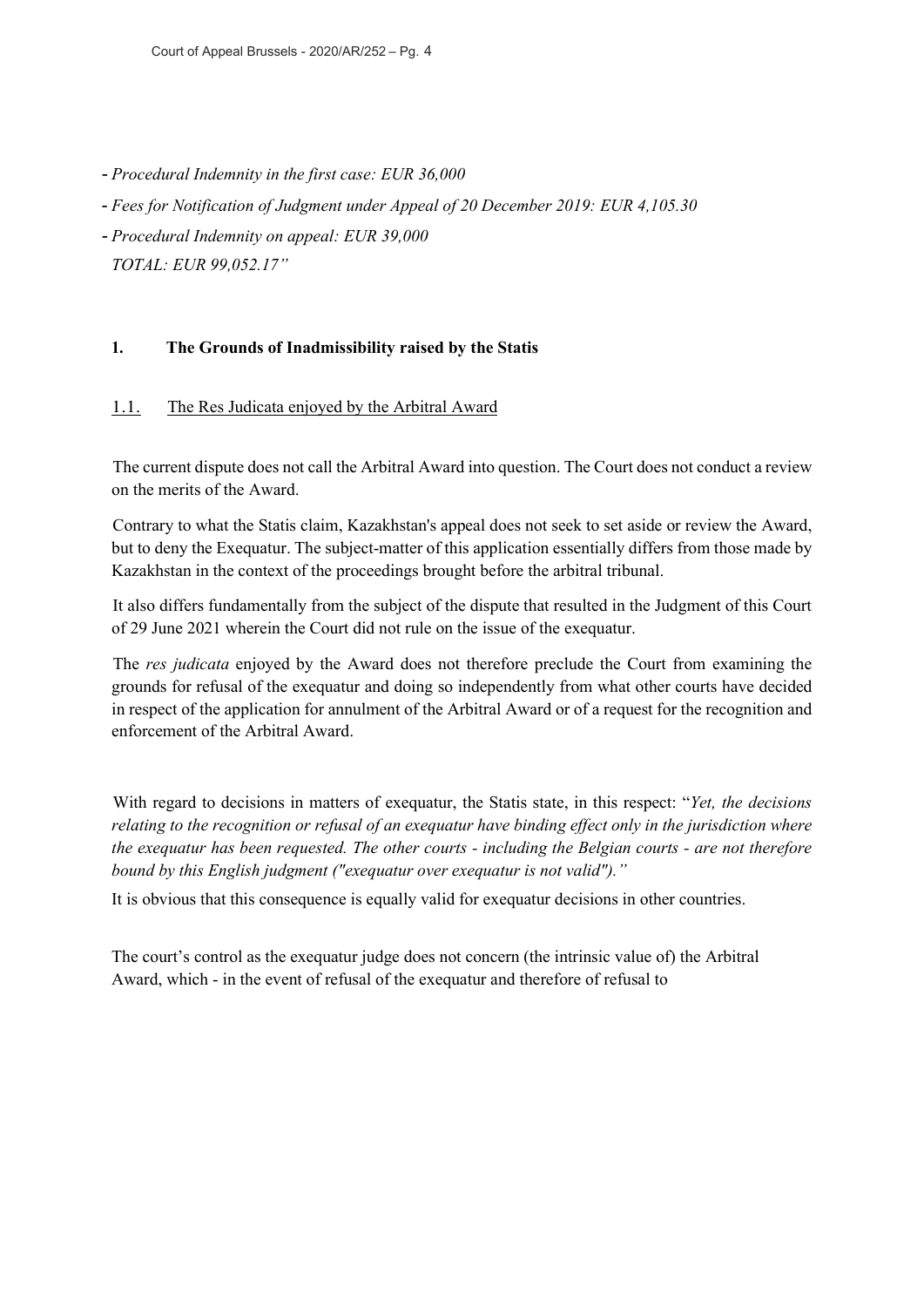integrate the Arbitral Award into the Belgian legal order, which is in no way irreconcilable with the *res judicata* of the Arbitration Award - will remain unchanged.

The Statis' argument that the arbitral tribunal is required to investigate the fraud alleged by one of the parties and that it must itself take the initiative when the documents that are produced during the proceedings are of such a nature as to suggest that they involve fraudulent acts that are contrary to international public order, implies necessarily that the arbitrators were properly informed, and that if audited financial statements are produced and their reliability is highlighted, they are can be assured that they can rely on them and examine the arguments of the parties in light of information that is presented as correct.

It is obvious that, if it turns out afterwards that the arbitrators were deceived by one of the parties, this finding entails a violation of the rights of defense of the party who was unable to prepare its defense with the relevant knowledge before the arbitral tribunal.

As for the fact that the arbitrators did not use *expressis verbis* the term "*audited financial statements"*, it does not mean that it can be concluded that the arbitrators would not have given any importance to the circumstance that the financial statements which have been produced had been audited. Since the financial statements were presented as audited, the arbitrators did not need to question this matter: They could consider them as such and base their analysis of the merits of the case on those financial statements which they had understood to be reliable and correct.

As for the fact that the exequatur judge must respect the conclusions of the arbitral tribunal and the sovereign assessment as a possible fraud arising in the arbitration proceedings, it does not prevent the exequatur judge, as part of these proceedings which are independent from the arbitration proceedings and from the subsequent annulment proceedings, to examine whether fraudulent maneuvers and/or new elements which were unknown to the arbitrators and which have been deliberately withheld by one of the parties, could have had an important impact on the arbitral tribunal's decision to the point that [the judge] should deny exequatur.

It follows from the foregoing that this ground of inadmissibility cannot be accepted.

## 1.2. The *Res Judicata* Effect of the Swedish Decisions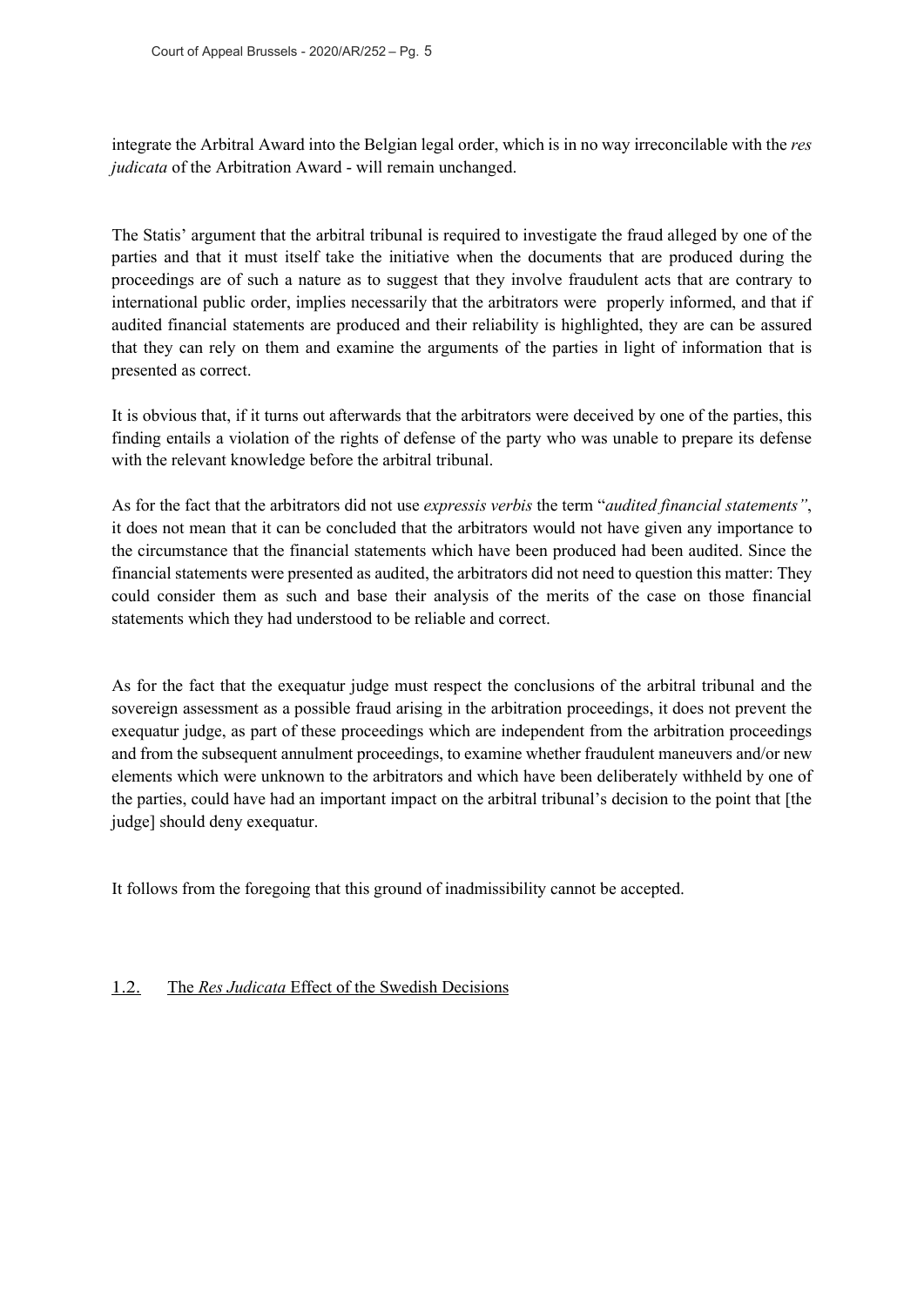The referenced Swedish decisions are the following:

- the Judgment of the Svea Court of Stockholm, hereinafter "*the Svea Court*", of 9 December 2016,
- the Judgment of the Supreme Court of 24 October 2017,
- the Judgment of the Svea Court of 9 March 2020,
- the Judgment of the Supreme Court of 18 May 2020.

Kazakhstan invokes Article 2 of the Code of Private International Law (COPIL) as the basis for its argument that the provisions of the COPIL should not apply in this case.

For the rightful and correct reasons set out in Section 3.2.a of the lower Judgment, at pp. 15-16, which are deemed by the Court to be reproduced here with regard to the 4 aforementioned decisions relating to the annulment of the Arbitral Award, the first judge has decided that the suppletive rules provided for by the COPIL are applicable.

This finding does not prevent the exequatur judge from exercising his control over the question of the exequatur of the Arbitral Award in Belgium.

The *res judicata* effect of the Swedish decisions does not extend to the issues which have not been the subject of the judicial debate. Moreover, the application to annul a decision is not the same as the application to seek the enforcement of the same decision.

The fact that an application for annulment of an Arbitral Award has been declared unfounded and that an application for revision of the decision denying the annulment of the Arbitral Award has been rejected in the country of the seat of the arbitration, does not imply that the Arbitration Award must automatically be granted exequatur in Belgium. It does not deprive the exequatur judge, who has the obligation to determine - taking into account the concrete circumstances of the case - whether there are grounds for refusal of exequatur in Belgium, of his power to review whether the Arbitral Award and/or its enforcement are contrary to public order (see Article 1723.2° BJC applicable).

The court that decides on the exequatur of the Arbitral Award is not bound by a foreign decision rejecting the annulment of this same Award.

The 2016 and 2017 decisions predate the discovery of the new evidence which are "*recognized as false"* and/or of the fraudulent acts put forward by Kazakhstan in the context of the current proceedings.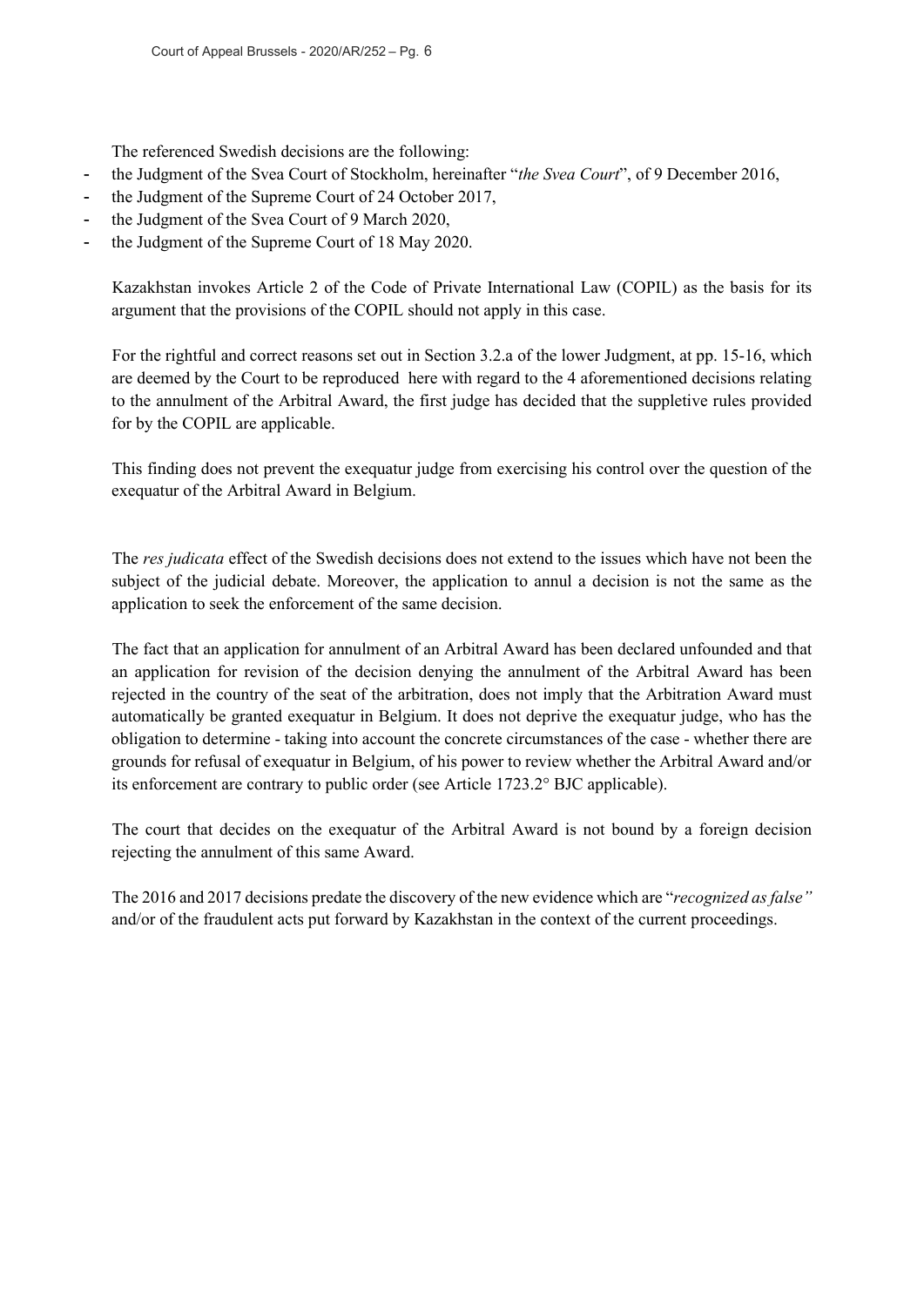It is thus established that in these decisions, the Swedish courts did not rule on the existence of fraudulent acts which have been discovered afterwards.

As for the Swedish decisions of 2020, they also do not rule on the new evidence of illicit and fraudulent acts invoked by Kazakhstan which came to its knowledge after the Award.

In its Judgment of 9 March 2020, the Svea Court rejected the second application for annulment of the Arbitral Award after having considered that the information provided by Kazakhstan shows that the action is based on circumstances that could have been invoked in the prior proceedings ("*circumstances which could have been relied on in the prior case*", Statis' Exhibit 2.9), which establishes that the Svea Court was unaware of the 2019 KPMG correspondence, including in particular

- the decision of to consider the audit reports that it had drawn up as relating to financial statements in respect of which no reliance can be placed,
- the express request from KPMG to "immediately take all the necessary steps to prevent any further, or *future, reliance on the following audit reports issued by KPMG*" (Kazakhstan Exhibit 9.10)
- The witness deposition of Mr. Artur Lungu of 2019 (see Kazakhstan Exhibit 8).

Moreover, the Statis have also knowingly concealed, in the Swedish annulment proceedings, the truth with regard to:

- The worrying concerns from JPMG that had already been expressed in its letter of 26 February 22016 (Kazakhstan Exhibit 9.2.), which led KPMG to request explanations and supporting evidence regarding the following issues:

*"1. As presented by Ascom Group S.A. during the court hearings, costs of the construction of the LPG Plant, as recorded in the financial statements of TNG, among other things, included management fee of USD 43,852,108 charged by Perkwood Investments Ltd ("Perkwood") which was the main supplier of materials and equipment for the construction of the LPG Plant.*

*2. As represented by Ascom Group S.A. during the court hearings [in Sweden], Perkwood is a related party for TNG being part of Ascom Group S.A. and controlled by you.*

*3. Perkwood was not an operating entity submitting dormant accounts and the actual supplier of the equipment for the LPG Plant was TGE Gas GmbH and costs for such equipment are significantly different from the corresponding costs charged to TNG by Perkwood".* reserving the right *"to prevent future reliance on our audit reports*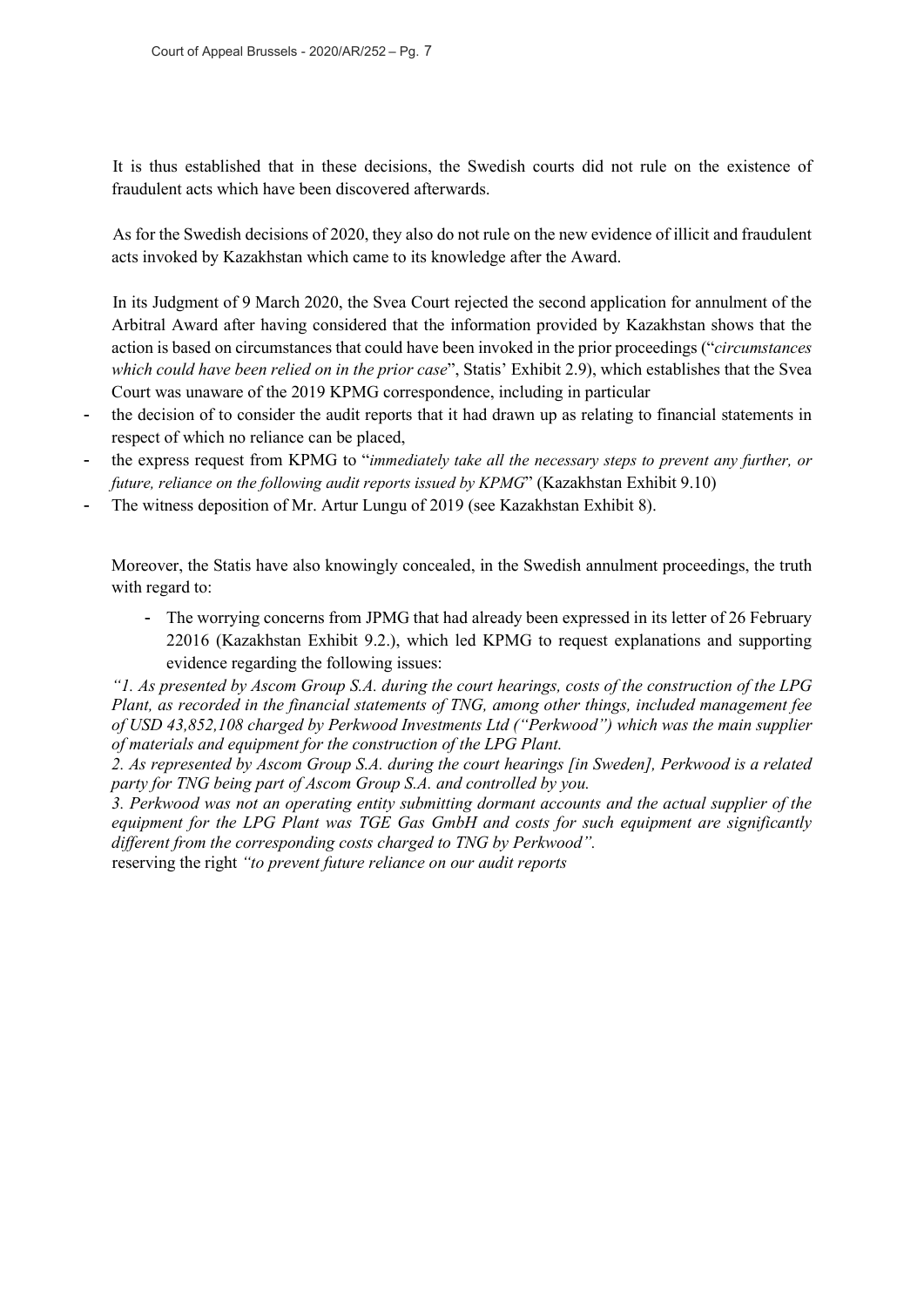*and in particular to withdraw our audit reports and to inform about such withdrawal all parties who are still, in our view, relying on these reports, including but not limited, Ministry of Justice of the Republic of Kazakhstan and the Svea Court of Appeals"*

- and the response [from the Statis] raising a list of questions that are not related to the merits but to KPMG's sources of information, communications about the problems raised by KPMG in its previous letter, while at the same time - in no uncertain terms – reminding KPMG of its "*professional obligations and duties owed to [its] (your) clients"* and raising a threat of holding KPMG liable *"should you choose not to co-operate with us and/or to proceed to withdraw your audit reports"* (Kazakhstan Exhibit 9.3), a response in respect of which there was no follow up from the Statis with the consequence that KPMG was never provided the requested information.
- This response clearly demonstrates that the Statis were aware of the significance of KPMG's audit reports for the safeguarding of the credibility of their arguments that they had developed in the Swedish annulment proceedings of 2016 (Statis Exhibit 2.1, pp. 21 and 24).

Through their actions, the Statis have deceived firstly KPMG during the drawing up the audit reports for the financial statements produced in the arbitration proceedings, but also the Swedish courts which the Statis had led to believe that KPMG had all the correct and necessary information for the purpose of the drawing up TNG's annual financial statements, and that [KPMG] was aware of Perkwood's real status.

It follows that - even if the Swedish courts did not set aside the Arbitral Award and dismissed on purely procedural grounds the applications for review brought by Kazakhstan - these decisions do not prevent this Court from examining the grounds relating to exequatur raised by Kazakhstan and in respect of which no debate was held before the Swedish courts that did not rule thereon.

KPMG's decision to "*withdraw*" its audit reports has not been taken into account by the arbitral tribunal and by the Svea Court as this information was unknown at the time. They have also been deprived of the opportunity to consider the deception of the Statis who have deliberately misled the Swedish courts and which – purposefully - prevented these jurisdictions from ruling on the matter on the basis of all the information and evidence available.

The Statis –argue - in primary order - that it is not for this Court to "*review*" the decisions of the Swedish courts. This statement is neither disputed nor disputable.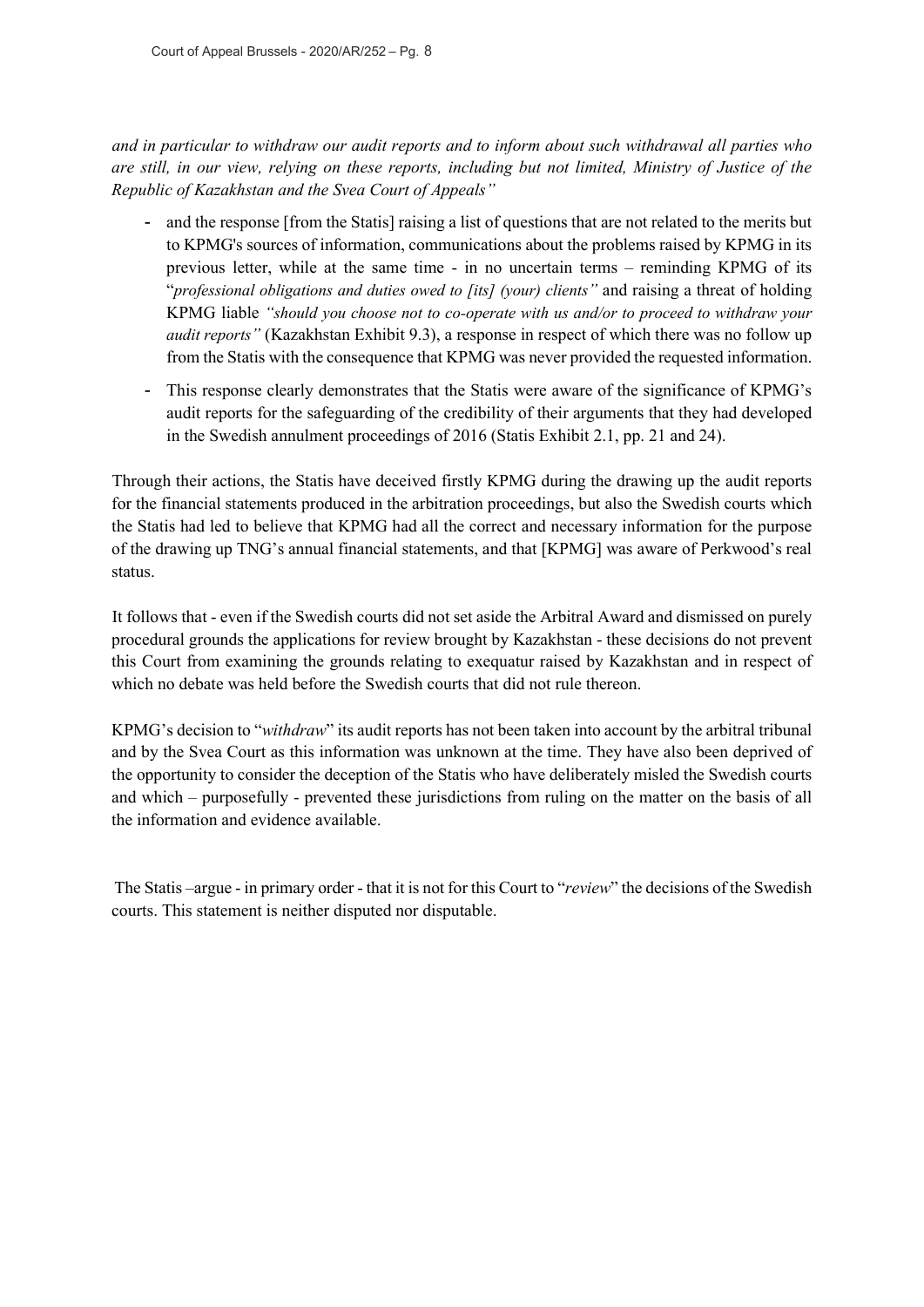The current dispute does not concern the annulment of the Arbitration Award. It has a different purpose: The Court adjudicates as an appeal judge the grounds for refusal of exequatur.

Contrary to what the Statis claim, the *res judicata* effect of the Swedish decisions does not lead to the conclusion that this Court, as the exequatur judge, is prevented from proceeding to examine the grounds for refusal of exequatur, and even less so insofar as these grounds are specifically based on evidence that is of capital importance and which was purposefully concealed by the Statis so that neither the arbitrators, nor the Swedish courts, were ever able to take it into account.

As for the so-called "*crucial*" importance of the Swedish decisions for this Court's assessment of the grounds for refusal of exequatur raised by Kazakhstan, the Court emphasizes that this argument, based on *"the most authoritative doctrine in matters of international arbitration*" and recognized in *"many other court decisions*", does not imply that – in light of the specific circumstances of the case - this Court is unable to come to the conclusion that the exequatur in Belgium must be denied on the basis of all the exhibits and submissions made before the Court, some of which are new.

In this regard, the Court shall particularly note the following:

The Statis pretend that no court has ever ruled that there had been fraud and that *"to the contrary, the Svea Court (whose Judgment of 9 December 2016 enjoys res judicata effect), the Swedish Supreme Court on two occasions, the Court of Appeal of Rome, the Court of the District of Columbia, the Court of Appeal of Amsterdam, the two Belgian Judges of Exequatur and Attachment all rejected Kazakhstan's allegations of fraud*" (Statis's latest Submissions, p. 157, Point 549).

However, it should be noted as follows:

1) It is by a letter of 21 August 2019 (Kazakhstan Exhibit 9.11) that KPMG informed Kazakhstan of its decision to "*withdraw*" its Audit Reports, and it is by a letter of the same date (Kazakhstan Exhibit 9.10) that [KPMG] wrote to the Statis to order them to immediately take all the necessary steps to prevent any further, or future, reliance on the Audit Reports issued by KPMG, which implies that anyone who received a copy of the relevant financial statements and audit reports is made aware of these facts, and it is only subsequently - in October 2019 - that Kazakhstan was able to obtain a copy of the correspondence exchanged between the Statis and KPMG in 2016 and 2019,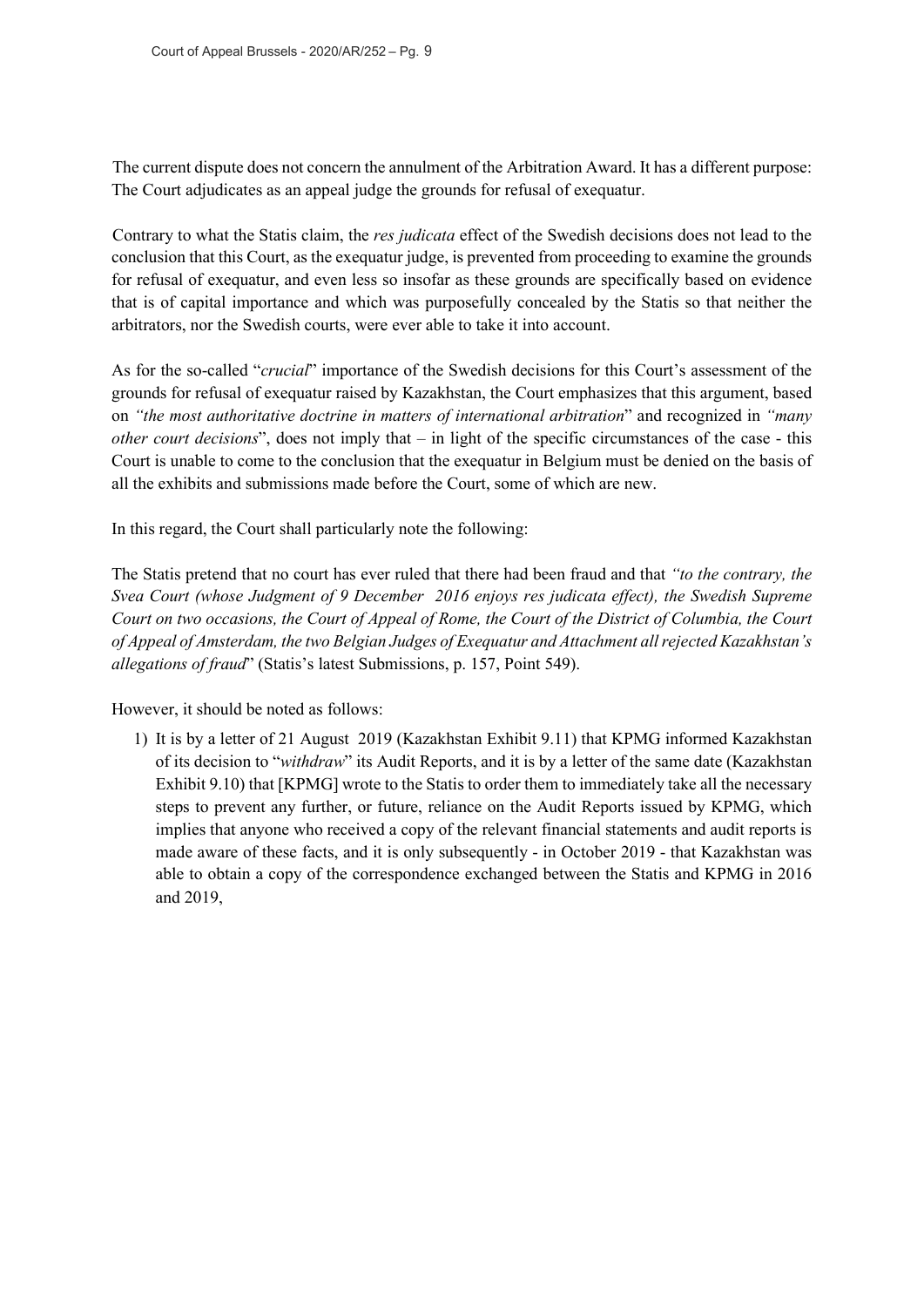and that the Statis never produced this correspondence from 2016 before the annulment judges in the proceeding which was the only one where the application for annulment of the Arbitral Award has been examined (Statis Exhibit 2.1), as in the three subsequent proceedings there has never been a new examination of the case on the basis of the evidence of fraud discovered subsequently (Statis Exhibits 2.2, 2.9 and 2.11);

As for this decision form, which the Statis contest, KPMG emphasized the total lack of cooperation on the part of the Statis, which led [KPMG[to proceed with the "*complete withdrawal*" of the Audit Reports: Kazakhstan Exhibit 9.16, a decision which is described by PricewaterhouseCoopers (PwC) as the *"last resort*" for an auditor, which is made only in extremely rare circumstances when the financial statements are entirely unreliable: Kazakhstan Exhibit 12.8.

2) the English exequatur judge has decided that *prima facie* there was sufficient evidence that the Award had been obtained by fraud: Kazakhstan Exhibits 5.8 and 5.9, §92, according to the English judge, the Svea Court was unlikely to have considered the issue of the indirect impact of the fraud on the Award, and "*The evidence of the alleged fraud could not with reasonable diligence have been discovered before the Award*" (Kazakhstan Exhibits 5.8 and 5.9, §79).

In view of the next stages of proceedings - in which the Statis were required to produce a large volume of documents - the Statis were led to withdraw their exequatur application in England, which led the High Court in London to consider firstly that "*the real reason for the notice of discontinuance is that the Statis do not wish to take the risk that the trial may lead to findings against them and in favour of the State*" (Kazakhstan Exhibits 5.16, §25), and then to allow the Statis to discontinue the exequatur proceedings in England on the condition that they are definitively precluded from seeking again to enforce the Award in England: Kazakhstan Exhibits 5.21 ;

3) As to the exequatur proceedings in Luxembourg, the Stati refer to the judgment of the Court of Appeal of Luxembourg of 19 December 2019. This judgment does not support the Statis' case insofar as this judgment was quashed by a judgment of the Court of Cassation of 11 February 2021, precisely because "*the contested judgment*,

*dismissing the appeal lodged by the Republic of Kazakhstan and ordering it to pay the costs, and in so doing confirming the declaration of enforceability of the Arbitral Award*,

*held in the present case that "the allegations put forward by the Appellant, even assuming they are established, and the fact that KPMG withdrew its reports concerning the financial statements of TNG, KPM and Tristan for the years 2007 to 2009; are not of such a nature as to constitute fraud*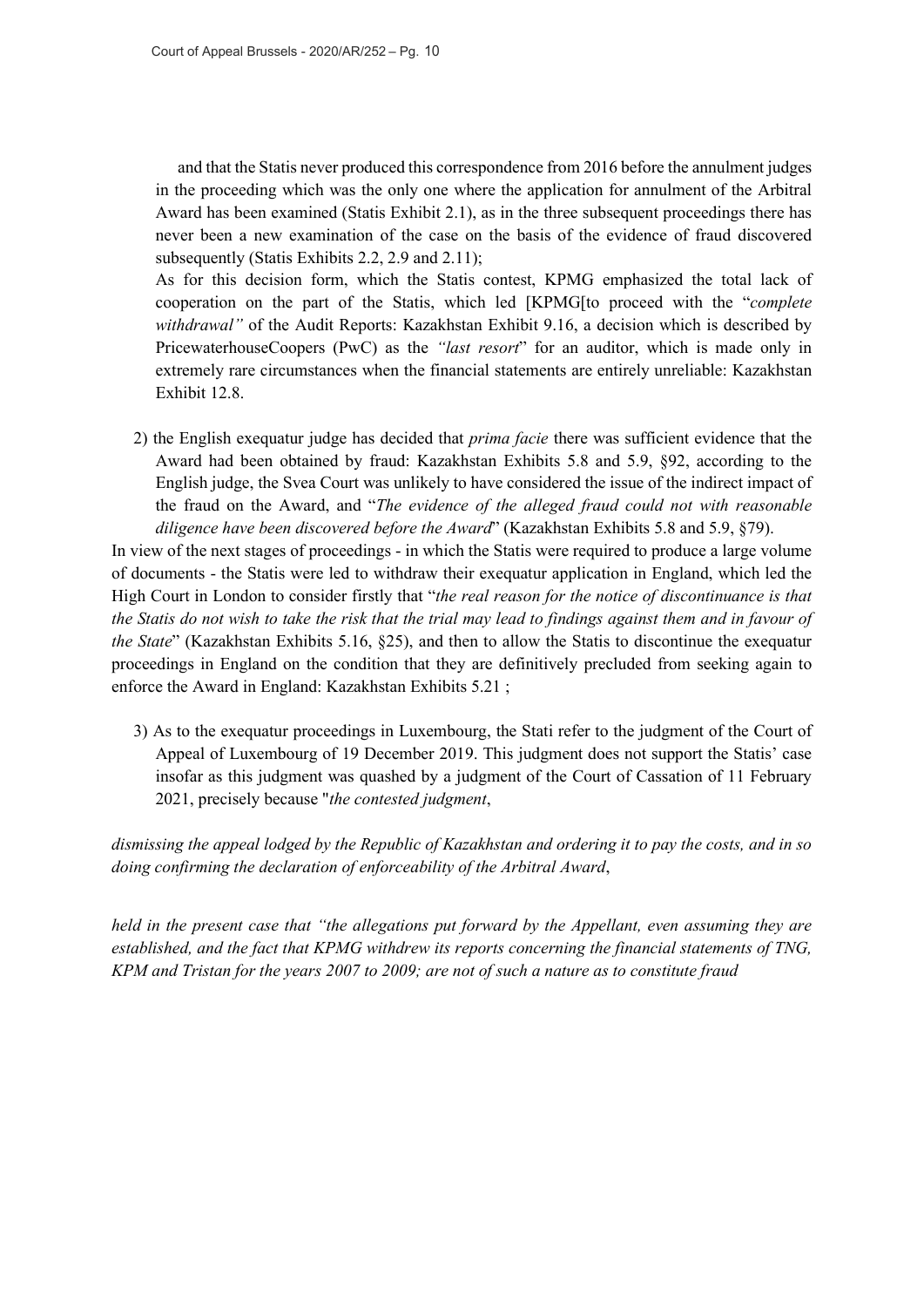*vitiating the very basis of the Respondents' investment in Kazakhstan, this investment having begun well before the maneuvers criticized by the appellant. They are not of such a nature as to influence the jurisdiction of the arbitral tribunal"(page 35 of the contested judgment);*

*and that "both the arguments of fraud already alleged before the SVEA Court and the few new pieces of evidence brought before this Court as well as the new evidence currently invoked relating to KPMG's letter, are intended to establish that KMG's indicative offer is based on false elements and could not then be used by the arbitrators to evaluate the damages for the GPL plant" (page 40 of the judgment under appeal);*

*whereas by acting in this way the Court of Appeals based its decision on elements which were not subject to an adversarial debate by the parties, thus violating the principle of adversarial proceedings and therefore the right to a fair trial."*

the Court of Appeal took into consideration two exhibits that had not been subject to the adversarial debate and analyzed them with regard to their impact on the outcome of the dispute, therefore violating the principle of contradiction, which is enshrined in Article 65 of the New Code of Civil Procedure;

In addition to this, in the criminal part of the case, the criminal investigation of the complaint with the constitution of Kazakhstan as a civil party dated 27 May 2019, relating to the fraud that is asserted to have been committed by the Statis, is still underway and in in this context, the District Court of and in Luxembourg has ordered a stay of proceedings in the dispute concerning the request for release of the garnishment levied by the judgment of 19 December 2019, for the following reasons:

*"In the context of its criminal complaint filed on 27 May 2019, the REPUBLIC OF KAZAKHSTAN argues that the arbitral tribunal would have granted the STATI parties an amount of USD 497,685,101.00 and USD 8,975,496.40, of which USD 199 million for the LPG plant. Several documents, produced by the STATI parties in the arbitration proceedings, are said to be fraudulent, in particular the financial statements of Tristan Oil Ltd, KPM and ING, "the Information Memorandum" and the "KPMG Due Diligence Report". The STATI parties allegedly submitted false evidence, in full knowledge of the facts, to the arbitral tribunal with the aim of deliberately misleading the arbitrators in order to obtain a title against the REPUBLIC OF KAZAKHSTAN. The documents and information concealed by the STATI parties would have had a decisive influence on the Arbitral Award. The arbitral tribunal would never have granted the claims of the STATI parties, had it been aware*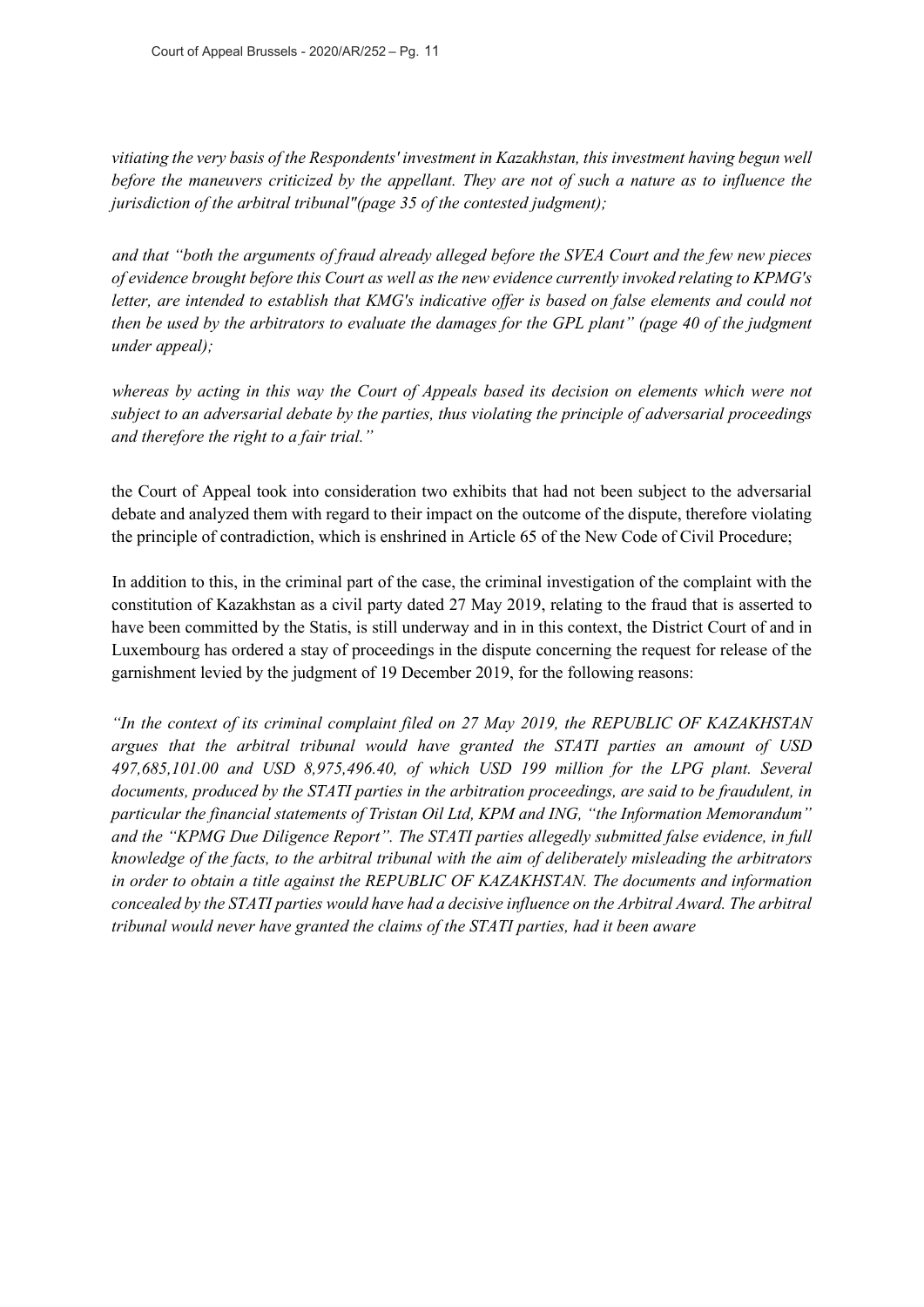*of their criminal and fraudulent behavior at the time. The actions of the STATI parties are subject to criminal law. The STATI parties have knowingly and fraudulently misled the arbitral tribunal concerning the costs of the construction of the LPG plant with the aim of having the REPUBLIC OF KAZAKHSTAN ordered to pay them damages and interest for damages never actually suffered. These damages would have been calculated on the basis of fictitious costs and investments, and otherwise intentionally inflated for fraudulent purposes. They have also been documented by fictitious contracts and false documents, as well as by expert reports constituting false reasoning, insofar as they have been established on the basis of these same false documents and fictitious contracts. The Arbitral Award would then be the outcome of the offences of fraud, forgery and use of forgery whose use by the STATI parties in the context of the garnishment and enforcement proceedings would constitute fraudulent practices within the meaning of Article 496 of the Criminal Code. The use of the Arbitral Award by the STATI parties in the context of garnishment proceedings would constitute a money laundering infraction.*

*The STATI parties argue that judgment number 133/19 — VIII — Exequatur of 19 December 2019 of the Luxembourg Court of Appeal confirming the exequatur would have res judicata effect.*

*The Judgment number 133/19- VIII — Exequatur of 19 December 2019 of the Luxembourg Court of Appeal, rendered on appeal by the REPUBLIC OF KAZAKHSTAN against Order number 40/2017 of 30 August 2017 by which the Arbitral Award was declared enforceable in the Grand Duchy of Luxembourg, holds that:*

*" For there to be a breach of public order, the Award must have been obtained by obvious and decisive fraud.*

*The burden of proof lies with the party who opposes enforcement on the grounds of fraud. (...)*

*In the present case, the alleged fraud does not result from the decision of the arbitral tribunal, or from the decision of the SVEA (Stockholm Court of Appeals) or the Supreme Court of Sweden, or from a decision of a criminal court or a court of another State.*

*In so far as the fraud must be obvious, it is not for the Court, addressed for an enforceability application (exequatur), to take measures of inquiry in order to establish the existence of the alleged fraud. (...)*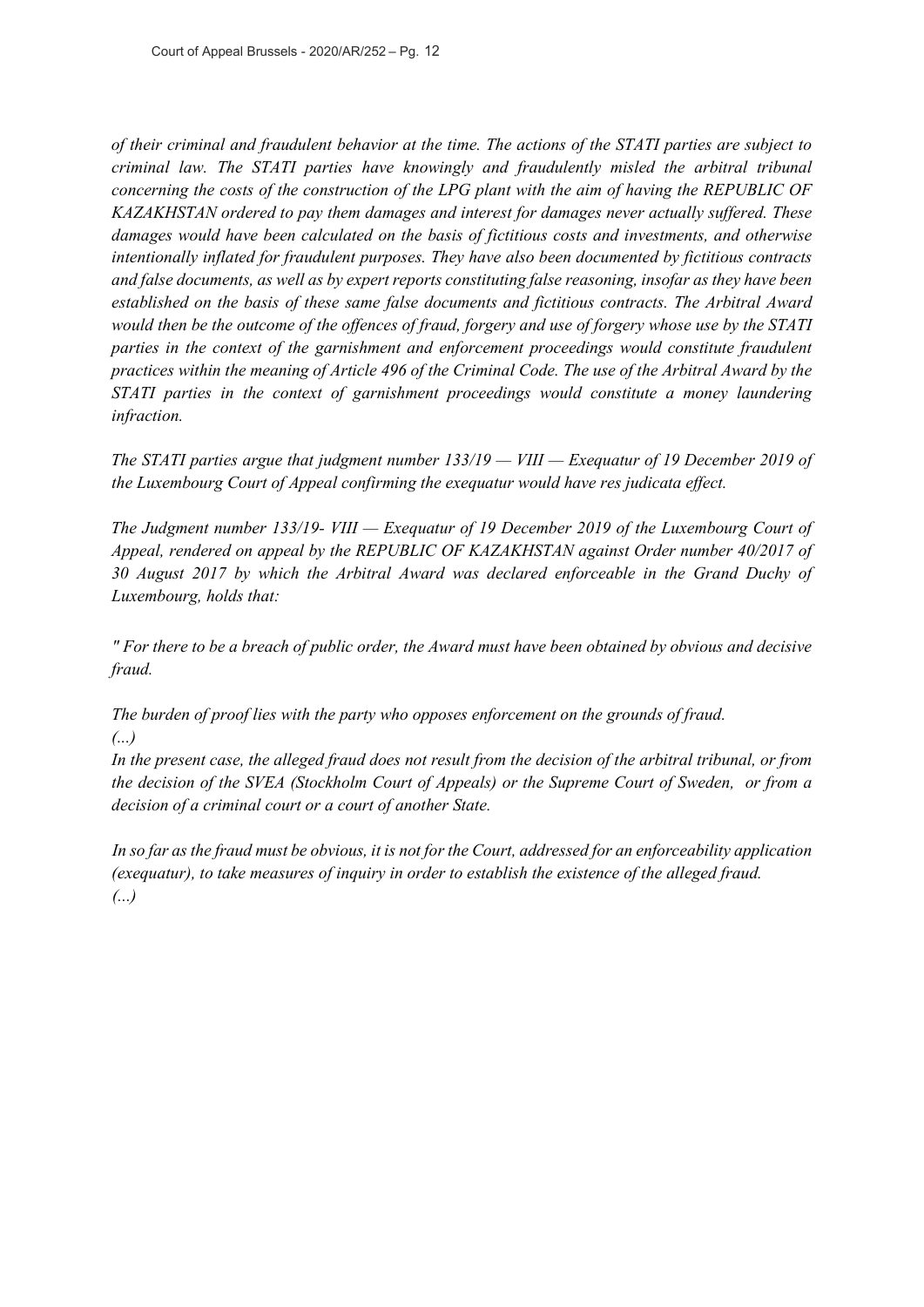*Even if it were established, the alleged fraud would not have influenced the arbitrators' decision as to Kazakhstan's liability, but would only concern part of the damages in question, in this case the damages and interest relating to the LPG plant.*

*(...)*

*If it is accepted that the exequatur judge is a civil judge within the meaning of Article 3 of the Code of Criminal Procedure, the request for a stay of proceedings may be granted only if the facts denounced as constituting the offense have a direct impact on the cause of refusal of the exequatur, and if the criminal decision to be taken is likely to affect the civil decision.*

*However, it has been held, as per the above, that the alleged fraud and, consequently, the facts described as constituting the infringement, do not directly affect the exequatur.*

*There is therefore no need to stay the proceedings".*

*The res judicata is defined as all the effects related to a judicial decision, such as the force of legal truth (see Gërard Cornu, Legal Vocabulary, PUF, 8th edition 2007, verbo autorité)*

*It should be noted that the judgment of the Luxembourg Court of Appeal of 19 December 2019 does not exclude that the alleged fraud may have an influence on the damages awarded which are related to the LPG plant, and which amount, under the terms of the Arbitral Award, to 199,000,000.00 USD.*

*The Court underlines that the question of the amount of the prejudice is, nevertheless, of paramount importance in the context of the present proceedings concerning the validation of garnishments.*

*It must be concluded that the principle of res judicata effect attached to judgment number 133/19 — VIII — Exequatur of December 19, 2019 of the Luxembourg Court of Appeals does not therefore preclude a stay of proceedings.*

*It should also be noted that, assuming that the STATI parties committed the violations alleged against them by the REPUBLIC OF KAZAKHSTAN, this circumstance would necessarily have an impact on the request for validation of the garnishments.*

*In view of the foregoing developments, it should be noted that the criminal action and the civil action for validation of the garnishment of the present proceedings are connected by a close link and that there*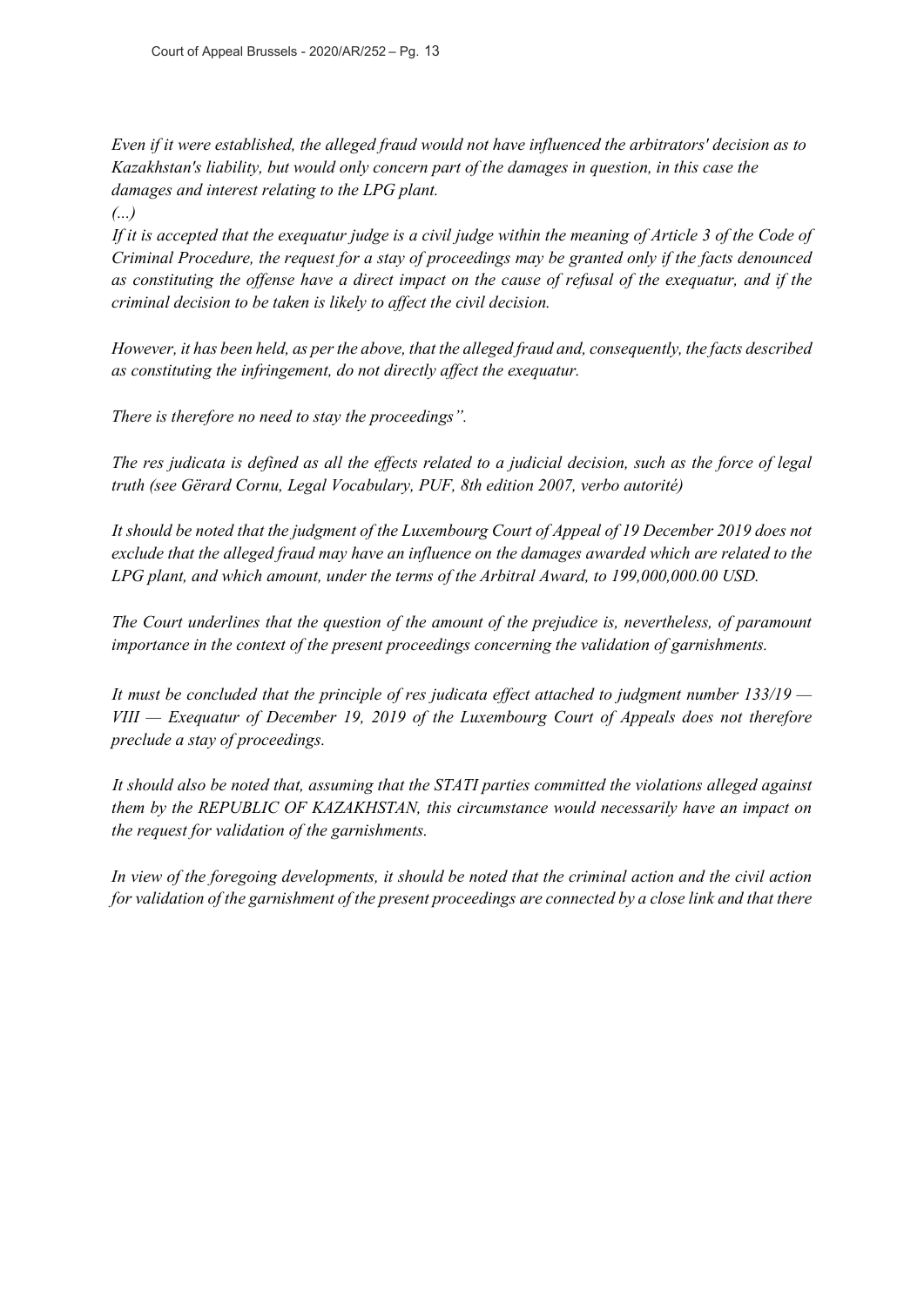Court of Appeal Brussels - 2020/AR/252 – Pg. 14

*is a risk of contradiction between the decisions to be given, with the consequence that the second condition for the stay of proceedings is, in the present case, satisfied.*

*It is established that no final decision has yet been handed down on the public action, with the consequence that the last condition for the stay of proceedings is also fulfilled."*

- 4) in the Netherlands, the Prosecutor General at the Court of Cassation (Hoge Raad) recommended, in an opinion issued at the hearing of 4 June 2021 (Exhibit 6.10 of Kazakhstan), to quash the decision of the Amsterdam Court of Appeal of 14 July 2020 granting the enforcement of the Award in the Netherlands. If the Dutch Court of Cassation follows the opinion of its Prosecutor General (at a hearing scheduled for 21 November 2021), a new trial will also take place in the Netherlands on the fraud committed by the Statis.
- 5) in the United States, the decisions relating to the application for enforcement of the Statis do not relate to the fraudulent acts discovered only in 2019, on the contrary, the American courts have declined to examine the accusations of fraud on the basis of the consideration - obviously mistakenly - that Kazakhstan was aiming at the re-examination of the dispute resolved by the arbitral tribunal, while the alleged fraud had not yet been discovered at that time, and even the Swedish courts were not aware of it when they ruled in the context of the annulment proceedings, of which only the first proceeding had resulted in a decision on the merits (judgment of the Court of Svea dated 9 December 2016) (see Exhibits 3.1 - 3.2. of the Statis);

As for the civil complaint rejected by the courts of the District of Columbia by decisions dated 30 March 2019 and 21 February 2020 (respectively), it is completely independent from the exequatur application in Belgium. The decisions and considerations from the judges, in particular insofar as they relate to *"the full opportunity (for Kazakhstan) to present its arguments in the context of the applications in Sweden"*, and to the finding that these allegations have been rejected (see the latest submissions of the Statis, p. 148), are not binding to this Court. They clearly show that the new elements of fraud discovered only in 2019 have not been taken into account;

*6)* as regards the decision of enforcement in Italy, the Court finds that Kazakhstan's first complaint, rejected by the Rome Court of Appeal (Exhibit 3.15 of the Stati), concerns *"the compatibility of the Award with the domestic legal system"*. The Court states that it has reviewed *"the compatibility of the "effects" of the decision in the Italian legal system and that to do so it is required "to decide whether these effects are abnormal in*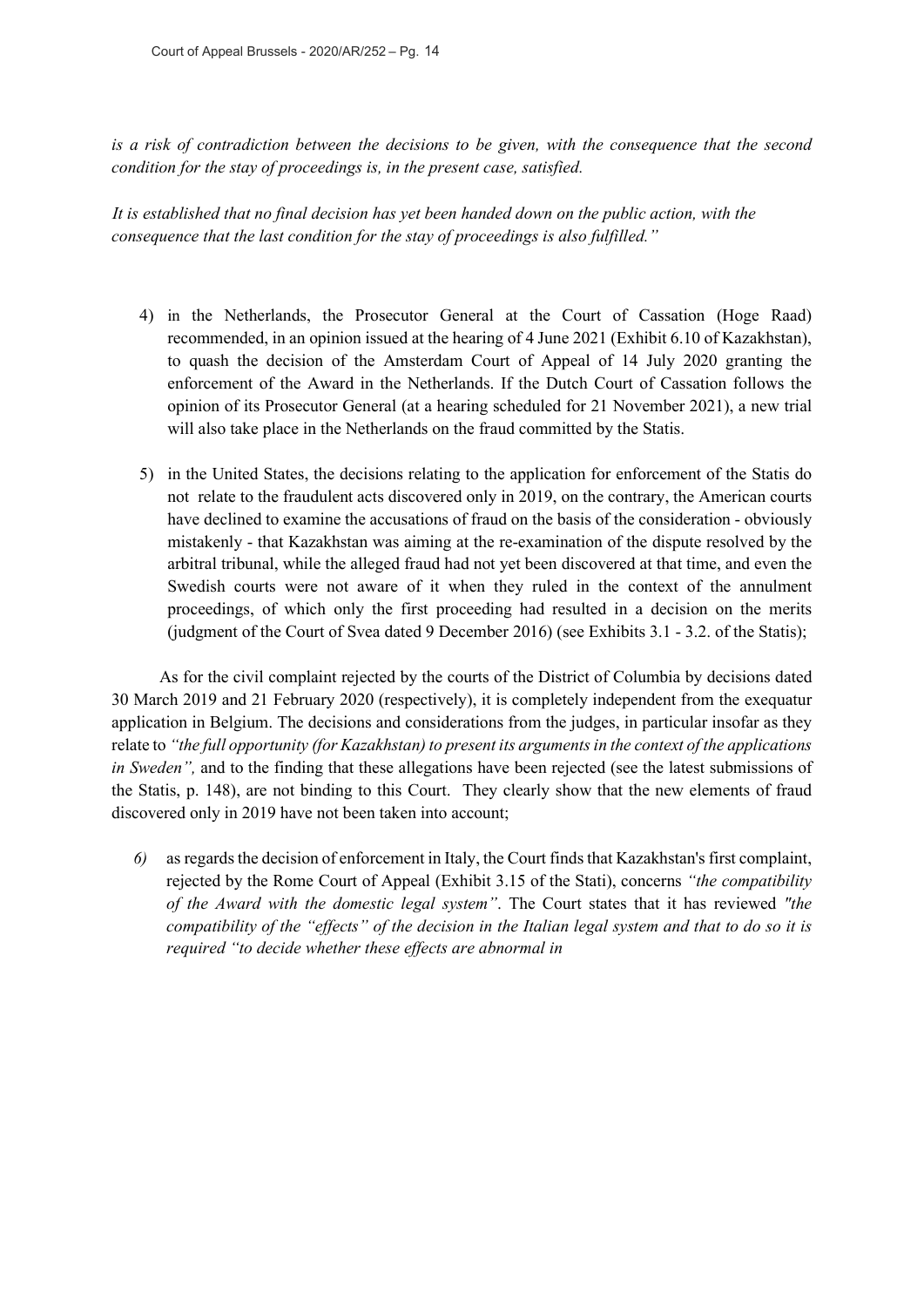*our system (= the Italian system) as they openly contradict the set of values and laws that govern the matter (see Cassation SU 16601/2017"*.

It is obvious that this Court is not bound either by what the Italian judge of Exequatur has decided or by the considerations which support his decision concerning the compatibility (of the effects) of the Arbitral Award with the Italian legal system.

As for the reference to the Swedish annulment decisions, it is not any more convincing since the Rome Court of Appeal, in its judgment of 27 February 2019 which is the subject of an appeal in cassation that is still pending, merely considers that the Swedish courts "*have examined the arguments which are in substance the same as the arguments raised before this Court (see the judgment delivered during the Swedish proceedings against the Award, on page 8, docs 5 and 5-bis for the English translation relating thereto, record of the enforcement proceedings), with a decision which is not in favor of the applicant, essentially stressing the irrelevance, for the purposes of the decision, of the allegations of fraud against Stati Anatolie and Stati Gabriel'* adding that *'in any event, the alleged falsification of the evidence on which the Award is allegedly based does not appear in any res judicata judgment (art. 395 No2 of the CPC).*"

7) As for the decision concerning the third-party opposition against exequatur in Belgium, it is the subject of the present appeal.

With regard to the decisions in respect of the attachments, the Court will recall:

- that the decision by which the attachment judge approved the application for renewal of the conservatory garnishment of the Statis does not concern the exequatur. It is not relevant here;
- that the decision of this Court dated 29 June 2021, in respect of the third-party opposition and opposition against the order authorizing a conservatory garnishment dated 11 October 2017 and the garnishment levied on 13 October 2017, is based on a *prima facie* assessment, which the Court pointed out more than once (see among others, page 15 of the judgment, point 4.2.2, Exhibit 4.8 of the Statis),
- and that the decision regarding the opposition against the executory garnishment of 12 June 2018 has not yet been rendered.

In view of the above, this ground of inadmissibility is unfounded.

## 1.3. Prohibition to rely on an irregularity of which Kazakhstan was aware of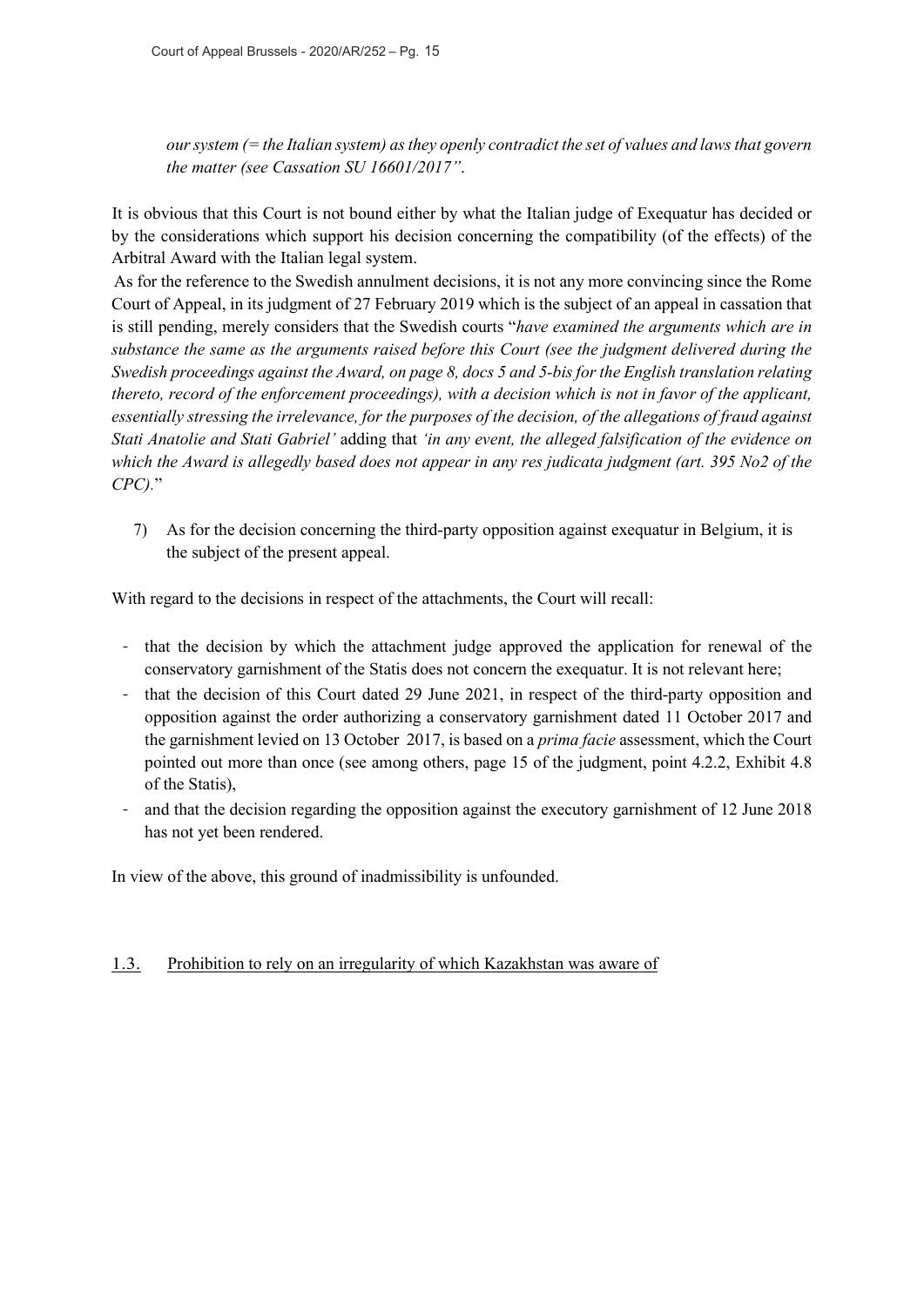#### before the arbitral tribunal but which it did not raise

The Statis base this ground of inadmissibility on Article 1679 (new) of the Belgian Judicial Code which provides: *"A party who, knowingly and without legitimate reason, refrains from invoking an irregularity before the arbitral tribunal at the relevant time shall be deemed to have waived the right to invoke it*", allegedly applicable because it was already recognized as a '*general principle*' under the old Law.

By its judgment of 17 November 2020, the Court decided that the present proceedings are subject to the provisions of Part Six of the Judicial Code as in force before the adoption of the Law of 24 June 2013: see page 11 of said judgment.

Contrary to what the Statis assert, Article 1679 (new) BJC is not the result of the outright codification of a principle generally accepted under the old Law.

The idea of procedural fairness existed but not as a general principle justifying the inadmissibility of an application for refusal of enforcement.

See in this sense:

- Caprasse, O, Introduction au nouveau droit belge de l 'arbitrage, in Actualités en droit judiciaire, 2013, 420, n°93;
- Stein, E., Article 1679 in Arbitration in Belgium- A practitioner's Guide, 2016, 46, no.2 : "*In the Old B.L.A., there was no general rule dedicated to waiver. Instead, there were only two specific instances where waiver was invoked, namely: (i) in Article 1704, 4° Old B.J.C., where a party loses its right to assert a ground for annulment of .. an Award when it learned of the ground over the course of the arbitral procedure and did not raise it; and (ii) in Article 1717, 4° Old B.J.C., where a party may waive its right to set aside on Award*".

Liberal translation: "*In the former 6th part of the BJC, there was no general rule consecrated to the waiver. On the contrary, there were only two specific situations in which the waiver was mentioned, namely:* 

*(i) In the former Article 1704,4° BJC, where a party loses its right to invoke a reason for annulment of an Award when that party had learned of this reason in the course of the arbitration proceedings but had not invoked it;*

*and (ii) in the former article 1717, 4°BCJ, where a party may waive its right to annul the Arbitral Award"*.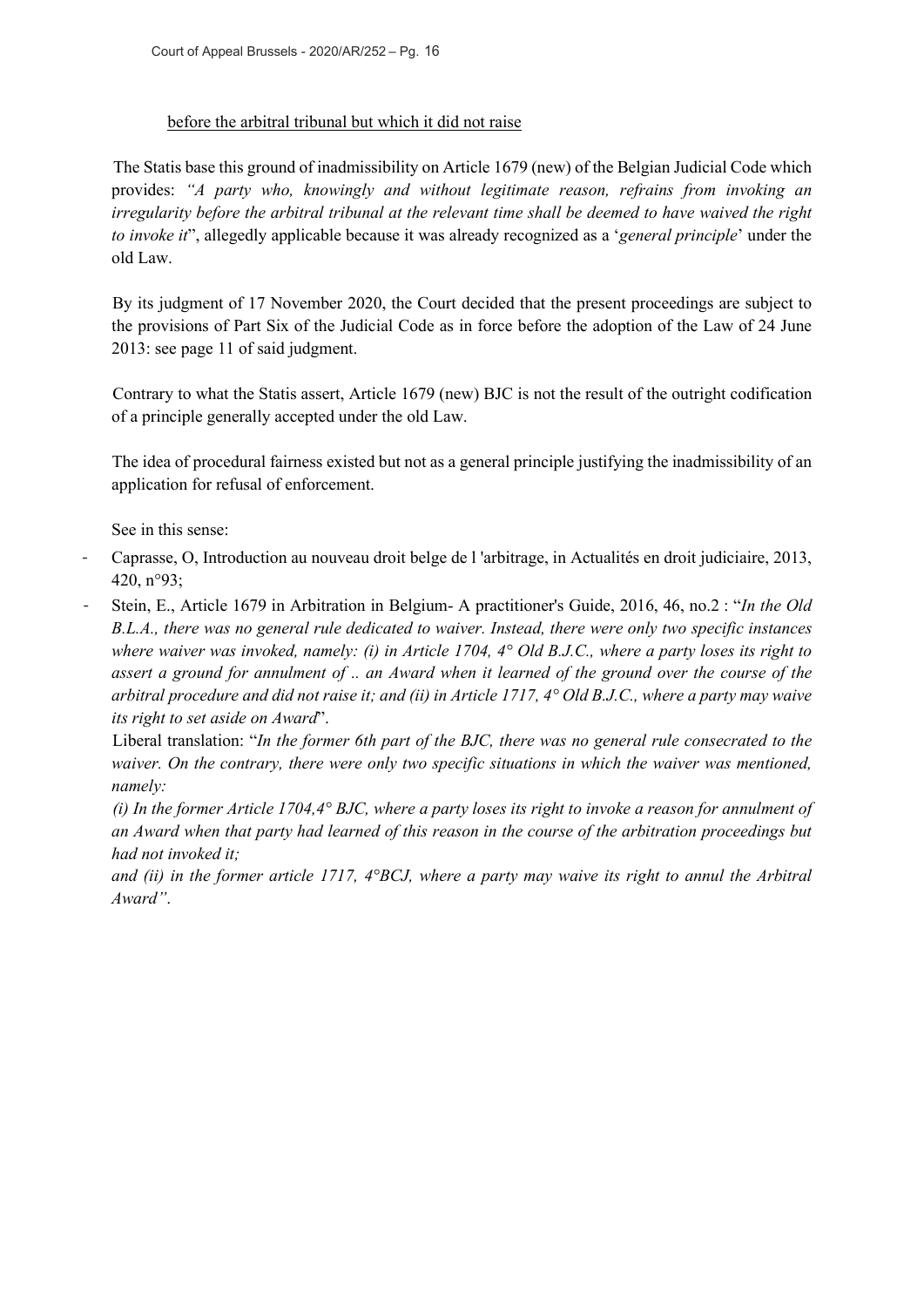However, article 1704, paragraph 4, of the Judicial Code, referred to by the above-mentioned writers, is also not applicable in the present case.

This article provides that *"the cases provided for in paragraph 2 (c), (d) and (f) shall not be considered grounds for annulment of the Award [or for refusing exequatur], when the party who relies on them had become aware thereof in the course of the arbitral proceedings and has not then invoked them"*.

Assuming that this provision could be applied to the grounds for refusal of the exequatur even though it refers expressly to "*grounds for annulment of the Award",* it must in any event be noted that the situations referred to in this provision are not invoked in the present proceedings.

In view of the above and without it being useful to examine the other arguments raised by the Statis which cannot lead to any other result, this plea of inadmissibility is rejected.

## **2. Grounds for refusing exequatur**

Under article 1723 (former) BJC, the judge refuses exequatur if it is established that there is a ground for annulment provided for in article 1704 (former) BJC.

Article 1704 (3) (a) (former) BJC provides that the judge refuses exequatur of the Arbitral Award if it was obtained by fraud.

Article 1704.3 (b) (former) BJC. provides that the Arbitral Award may be cancelled if it is based on evidence declared to be false by a judicial decision which has become final or on evidence which has been found to be false.

A piece of evidence recognized as false is that which emanates from a person who, betraying common trust in the written document, seeks to obtain, for himself or for others, an advantage or benefit of any kind whatsoever, which would not have been obtained if the truth or the sincerity of the written document had been respected. (Cass. 27 January 2010, RG P.09.0770.F)

The words "*recognized as false*" in article 1704, §3, b), of the Judicial Code "*refer to the evidence recognized as false by the party who invoked it or by*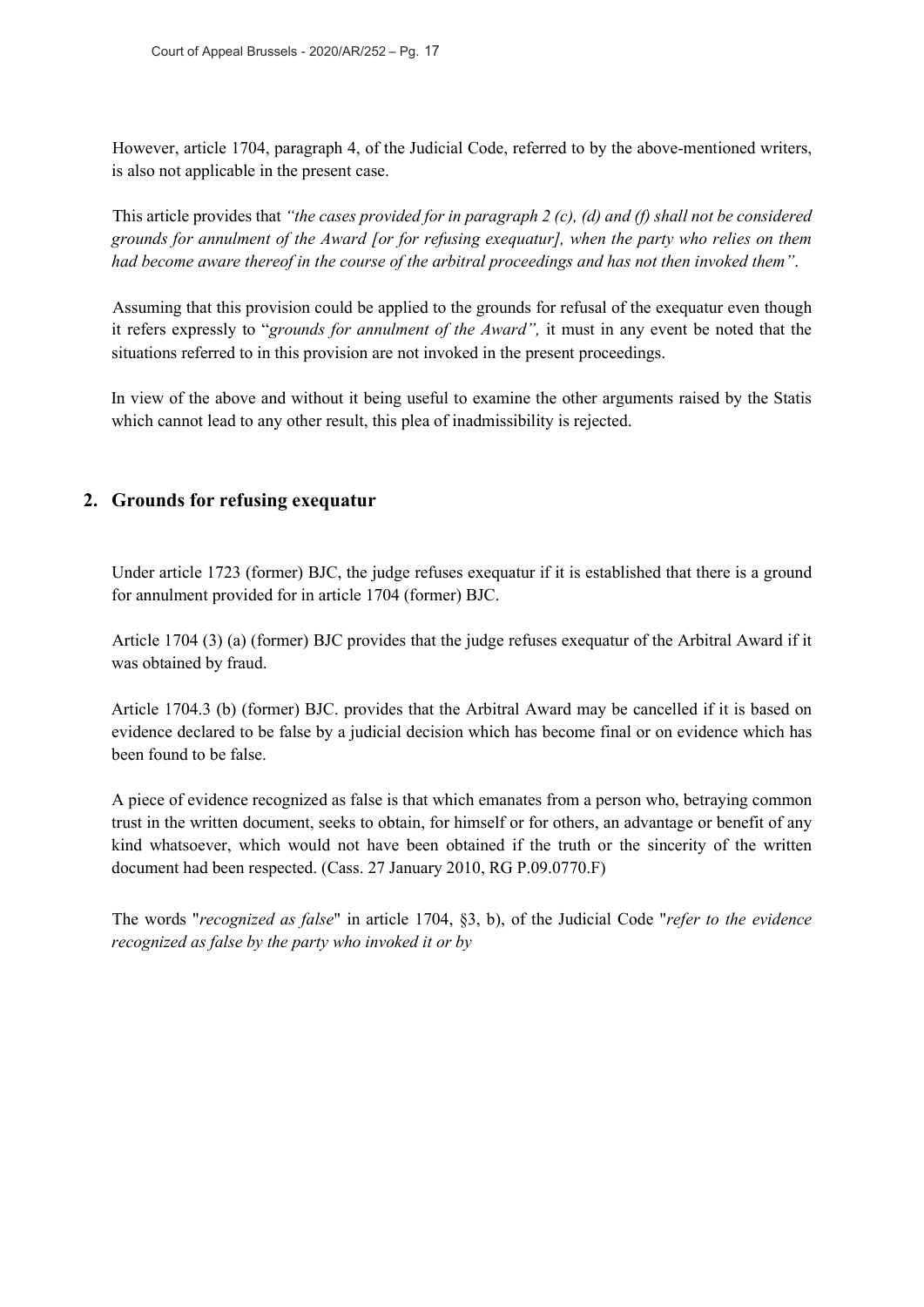*the party in favor of which this evidence has operated*". (G. Keutgen and G.-A. Dal, *L 'arbitrage en droit belge et international*, vol. I : "Le droit belge", 2nd ed., Brussels, Bruylant, 2006, p. 485).

The provision does not require this recognition to take any specific form, and it can therefore include any admission in the common sense of the term.

In other words, the Award must be considered to be based on evidence recognized as false if that evidence influenced, in one way or another, the decision of the arbitral tribunal.

The Arbitral Award which is based on false evidence shall not be afforded any effects, as it cannot be accepted that one of the parties alter the truth and to betray the common trust in the written document for the purpose of obtaining for one's own benefit an advantage which could not have been obtained in the absence of such artifice.

Article 1704.3 (c) provides that the Arbitral Award may be annulled *'if, since it was rendered, a document or other evidence has been discovered which would have had a decisive influence on the Award and which had been retained by the opposing party*.'

In support of their case the Statis cite the judgment of this Court dated 29 June 2021, where the Court is said to have *prima facie* held that:

*"Insofar as there would be a question of fraud committed by the Statis, there is to date no evidence of a causal link between the fraud and the arbitral decisions on the one hand, and the Belgian decision of exequatur on the other"* (Exhibit 4.8, p. 19*).*

This citation must be read and understood in the light of the context and the subject matter of the dispute, which is fundamentally different from the subject matter of the present dispute.

Not only did the Court confine itself to a *prima facie* examination of the case, but it also held that:

- *- "to date"* the alleged fraud had not resulted in the annulment of the Arbitral Awards nor in the reversal of the decision of exequatur;
- *- prima facie* the fraudulent practices advanced by Kazakhstan do not take precedence over the final decisions establishing the debt of the Statis;
- the impact of the fraudulent acts that are invoked on the decisions taken in the annulment or exequatur proceedings is *"uncertain"*;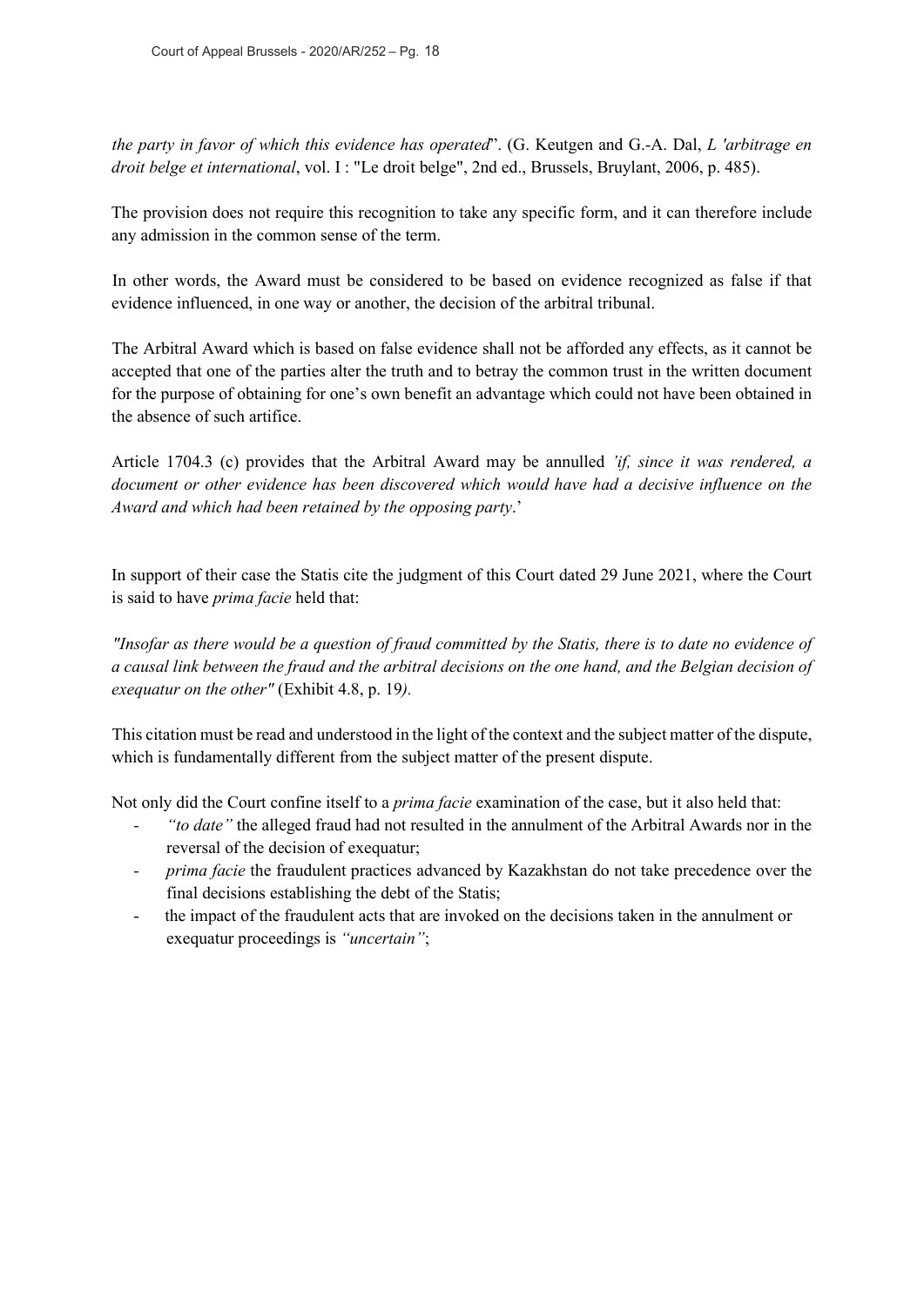the Court does not have to rule on the validity of the decisions of annulment / exequatur, these considerations do not lead to the conclusion - as wrongly asserted by the Statis - that this Court would be "*in substance*" of the same view as the view of the exequatur judge in the lower judgment of 20 December 2019.

Fraud occurs when the arbitral tribunal is misled, when it is deceived by a false statement or by the concealment of an important fact so that the arbitral tribunal is not correctly informed.

The Arbitral Award was *"obtained"* by fraud within the meaning of Article 1704 (3) (a) BJC if the fraudulent practices in question led the arbitrators to rule as they did, if, in other words, these actions had an unquestionable impact on the Arbitral Award, which, without the fraud invoked, would not have been given in the manner that it was.

To require that the fraud constitutes the "*determining cause"* of the Arbitral Award adds a condition that has no legal basis.

Based on the examination of the exhibits filed in the proceedings and of the submissions from the Parties, it is demonstrated that the Statis have committed acts which must be characterized as fraudulent acts and acts of deception which have caused an unquestionable impact on the Arbitral Award which, without these fraudulent acts, would not have been rendered int the way that it was, and [the Statis] have used pieces of evidence which have been recognized to be false:

The Statis produced in the arbitration the Indicative Offer of KMG, which they knew was prepared on the basis of several elements including the financial statements of Tristan, KPM and TNG from 2007 to 2009 (Exhibits C-706-709, Exhibit 1.1. of Kazakh5tan). These financial statements are said to be prepared in accordance with IFRS standards: Exhibit 1.83 of Kazakhstan, p.1, second paragraph; p.2, first point; p.4, point 8; Exhibits 1.140 and1.142 of Kazakhstan.

It appears from the evidence in the file that the transactions between Perkwood, a related company, but which was presented by the Statis - in the course of the arbitration proceedings –as a third party without suggesting any doubt as to the truth of this information supported by the audited financial statements ("*third party*" Exhibit 1.1. of the Statis),

and TNG, do not appear in these financial statements, and that this omission is based on a considered strategy of the Statis (see Exhibits 1.85, 1.87 and 1.88 of Kazakhstan), which enabled them to present the costs of the LPG plant in a much more advantageous way for them.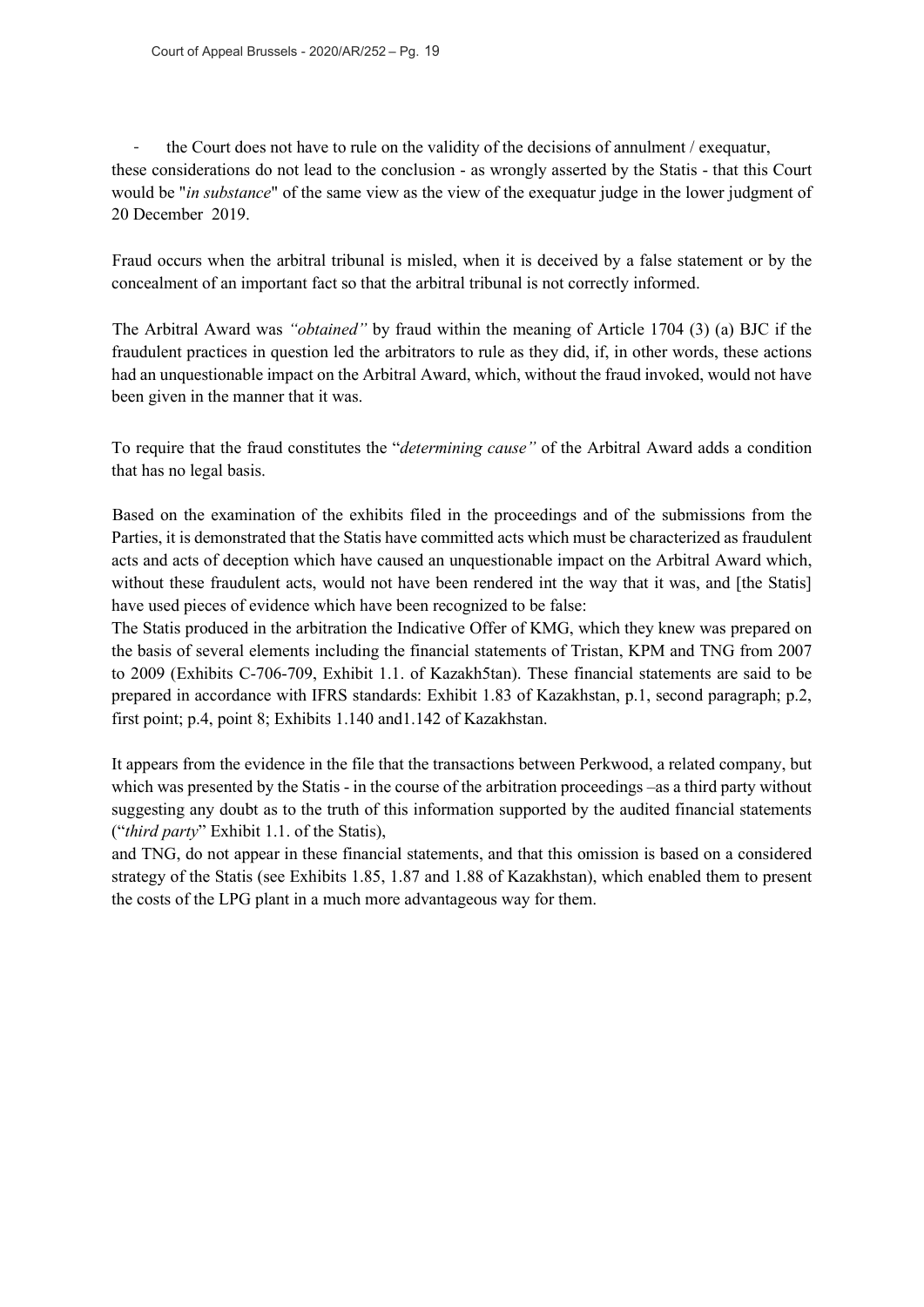KPMG has considered that this omission is "*a material misstatement*": "*our audit working papers indicate that TNG undertook transactions with Perkwood during 2007, 2008 and 2009. These transactions should have been disclosed in its annual and interim financial statements for those reporting periods, in accordance with IAS 24. Having concluded an independent assessment of the documents provided by Herbert Smith Freehills and our own workpapers, we consider this omission to be material, both to the financial statements of TNG the years ended 31 December 2007, 2008 and 2009, and to the combined financial statements of KPM, TNG and Tristan Oil Ltd for said period*" (Exhibit 9.10 of Kazakhstan).

On this basis, KPMG has decided that no reliance should be placed on the audit reports issued by KPMG Audit LLC, and ordered the Statis to *"immediately take all the necessary steps to prevent any further, or future, reliance on the following audit reports issued by KPMG*".

According to the Statis, this decision would be *"illegal.* This Court does not take into account this allegation, which is not based on a decision of a competent court.

This faulty information was in turn the basis of other documents produced in the arbitration proceedings *that were 'presented as reliable',* while in reality they were based on faulty premises and were in turn unreliable, as well as the Due Diligence Report of KPMG, in which Perkwood also appears as *'(main) third party'* (pp. 11 and 72 of Exhibit 1. 88 of Kazakhstan), thus making it possible to inflate the investments related to the construction of the LPG Plant.

- Thus, the Statis produced in the arbitration a document entitled *"Project Zenith - Confidential Information Memorandum - Renaissance Capital - August 2008"* (Exhibit 1.84 of Kazakhstan). In this document, it is mentioned that the combined and individual financial statements of Tristan Oil, KPM and TNG were prepared in accordance with IFRS standards: see pages 59 and 60 of this document, and that they were audited by Deloitte first and later by KPMG "*following the best practice of periodically changing auditors*", which considerably increased the degree of credibility of this information. On page 66 of the same document, it is stated that if a transaction is envisaged for which the consideration exceeds the amount of USD 10 million, it is necessary to provide "*an independent fairness opinion"* (an independent "*honesty*" report).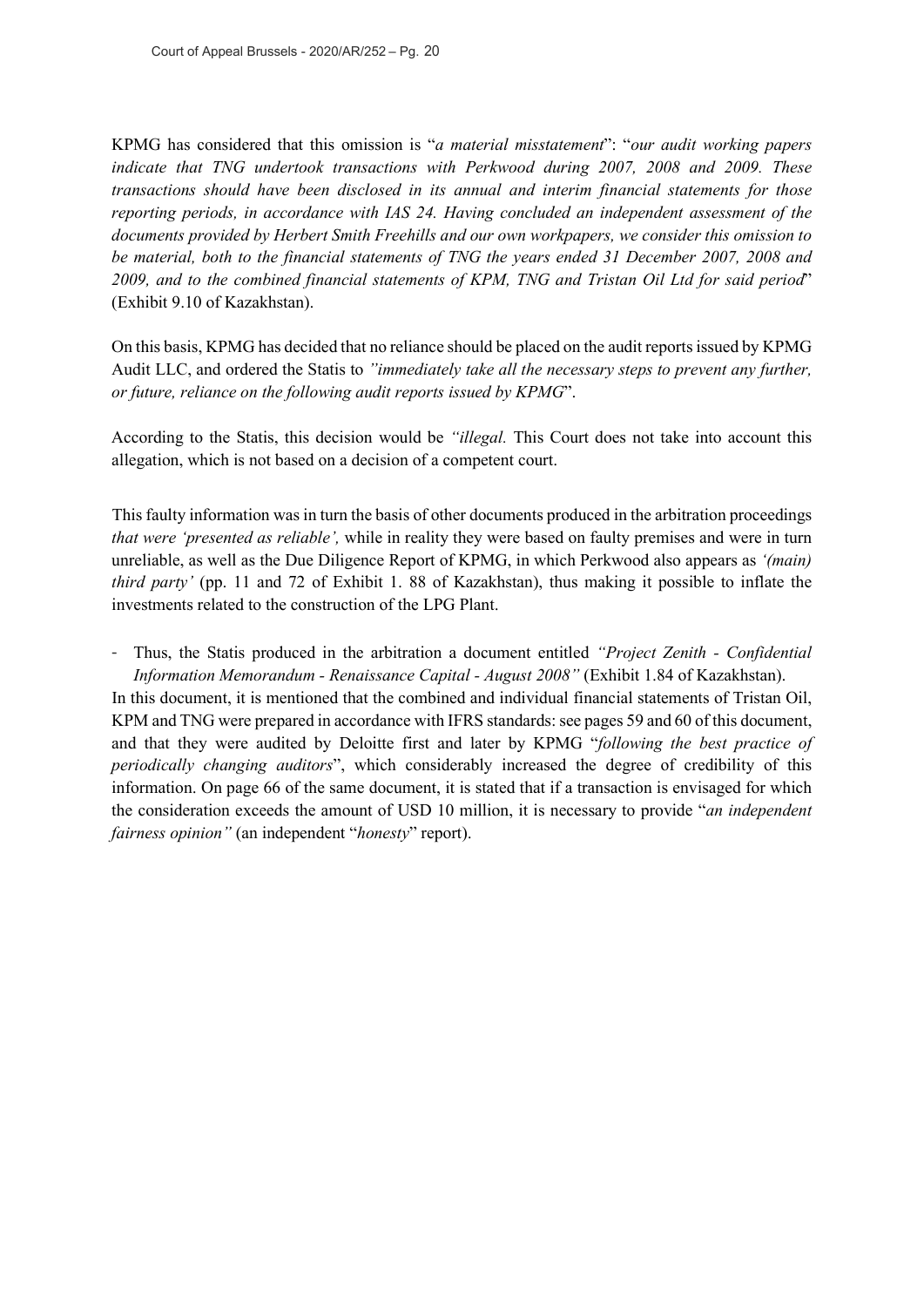Yet, by not disclosing Perkwood in the financial statements, the Statis have failed to comply with the IFRS standards.

As for the change of auditor, the explanation of the Statis is not at all confirmed by the documents on record, quite the contrary.

Finally, the Statis deliberately concealed the transactions between Perkwood and TNG in order to avoid having to obtain "*an independent (honesty) fairness"* opinion.

These actions are evidence of bad faith and a clear willingness to deceive in order for the arbitrators to give a favorable Award for them.

As to the fact that:

- Perkwood was indeed a related company within the meaning of IFRS standards;
- the Statis were aware that an independent "fairness" (honesty) opinion was required, unless Perkwood was presented as a third party, a deceit confessed by Mr. Artur Lungu in his deposition reproduced in Exhibit 8.5 of Kazakhstan: p. 242;
- the Statis were well aware of all of this;

the deposition of the former financial director of the Statis, Mr. Artur Lungu (Exhibit 8.S of Kazakhstan, p. 263-271), in combination with the consolidated submissions of the Stati in the Luxembourg proceedings (Exhibit 6.7 of Kazakhstan, p. 138), do not leave room for the slightest doubt in this respect.

With regard to the admissions made by Mr Artur Lungu, the Court notes that Artur Lungu was the Vice-President of Ascom, one of the plaintiffs in the arbitration proceedings.

In this capacity, he was in charge of developing and implementing financial management systems and supervising financial management and sales activities relating to Ascom/Tristan and their operational subsidiaries.

Artur Lungu played a major role in the arbitration proceedings. He submitted, on behalf of the Statis, two witness statements (Exhibits 2.23 and 2.28 of Kazakhstan), in which he claimed to be "*intimately familiar with the history, operations, holdings, contracts, finances, and corporate structure of Ascom and its affiliate, Terra Raf* [ ..]*"* and "*intimately familiar with the history, operations, holdings, contracts, finances, and corporate structure of the two Kazakh companies that were owned and controlled by Ascom and Terra Raf, [KPM and TNG]"*. (Exhibit 2.23 of Kazakhstan, paragraph 3).

He appeared at the hearings to be examined and cross-examined alongside the Statis, which leads to the conclusion that he can be identified with the Statis within the meaning of articles 1704, §3, b) and 1723,3°, of the Belgian Judicial Code.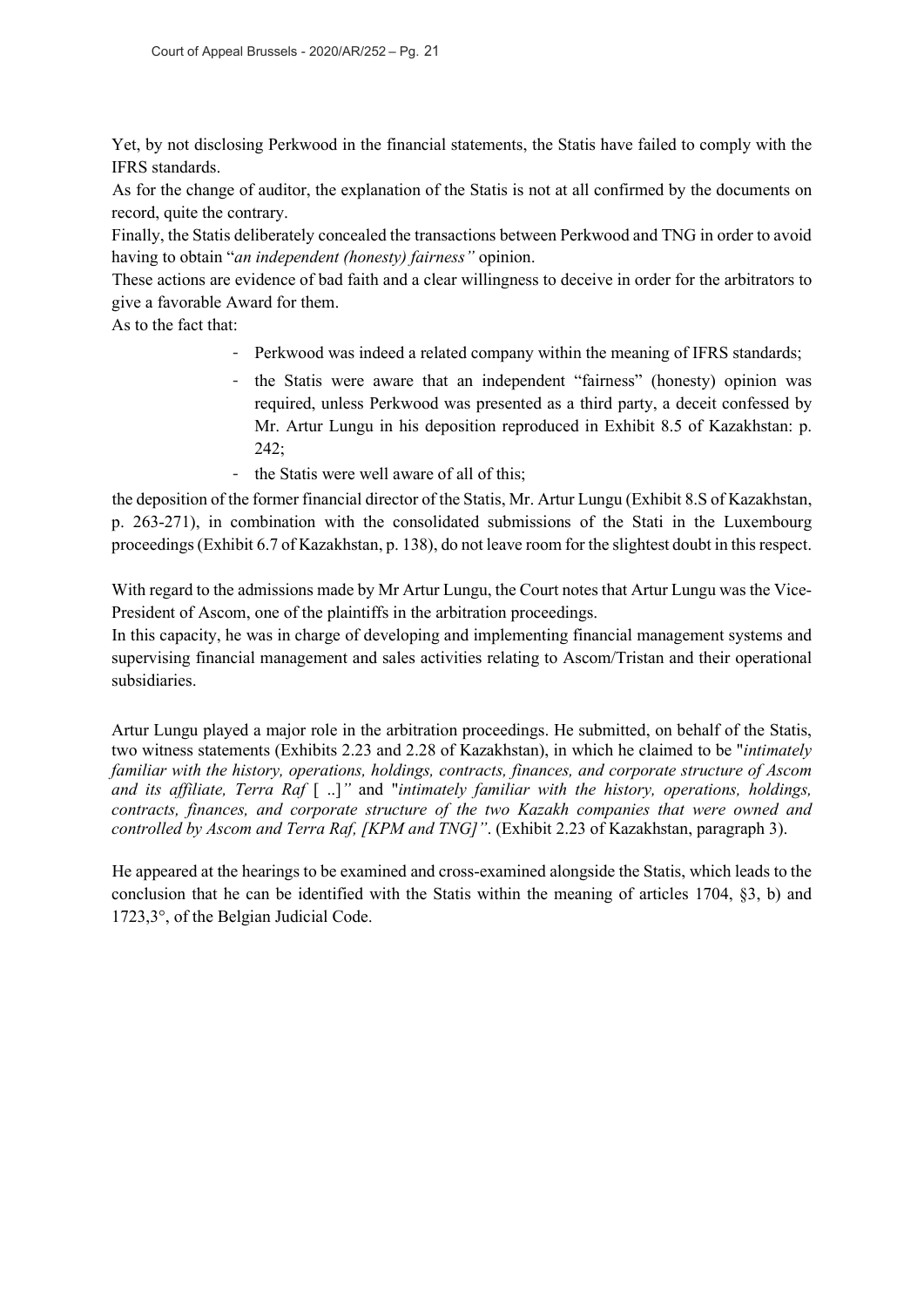Yet, both in these witness statements and at the hearings, Artur Lungu has expressly referred to exhibits which he has now admitted to be false, namely the financial statements (Kazakhstan Exhibit 2.35, p. 183), the KPMG Due Diligence Report (Kazakhstan Exhibit 2.23, point 30) and the Information Memorandum (Kazakhstan Exhibit 2.23, point 31):

*"(...) We also retained the services of KPMG to perform vendor financial and tax due diligence in connection with the process. KPMG issued a complete Vendor Due Diligence presentation for Project Zenith in August of 2008*;". KPMG performed a full vendor due diligence presentation for the Zenith project in August 2008)*.*

The arbitral tribunal based its decision at least in part on the above evidence which has now been recognized as false by the Statis. As stated above, a tribunal must be considered to have relied on evidence that has been found to be false as soon as this evidence has had an unquestionable influence on the contents of the arbitral tribunal. In the present case, the evidence recognized as false as per the above had an influence on the Arbitration Award both at the stage of assessing the causal link between Kazakhstan's liability and the damage and at the stage of assessing the quantum of the damage claimed by Statis.

The Award relates to an investment arbitration.

The financial situation of the investment*, i.e.* the financial situation of KPM and TNG, was reflected in the financial statements prepared by the Statis and audited between 2007 and 2009 by KPMG. It is stated in them that the Statis conducted the bulk of their "investment" through transactions between related companies: "*a significant proportion of the Companies' business [Tristan, KPM and TNG] is conducted through transactions with related parties, and the effect of these, on the basis determined between the related parties is reflected below. The Companies' ultimate controlling party is Anatol Stati*". (Kazakhstan Exhibit 1.1, pp. 62, 225 and 392)

Subsequently, the Statis acknowledged that the section on related party transactions, namely the core of their purported investment, was affected by material misstatements, that this section was false.

The norm ISA 320 stipulates that misstatements are material "*when it is reasonable to expect that, individually or in the aggregate, they could influence the economic decisions that users of the financial statements made in reliance*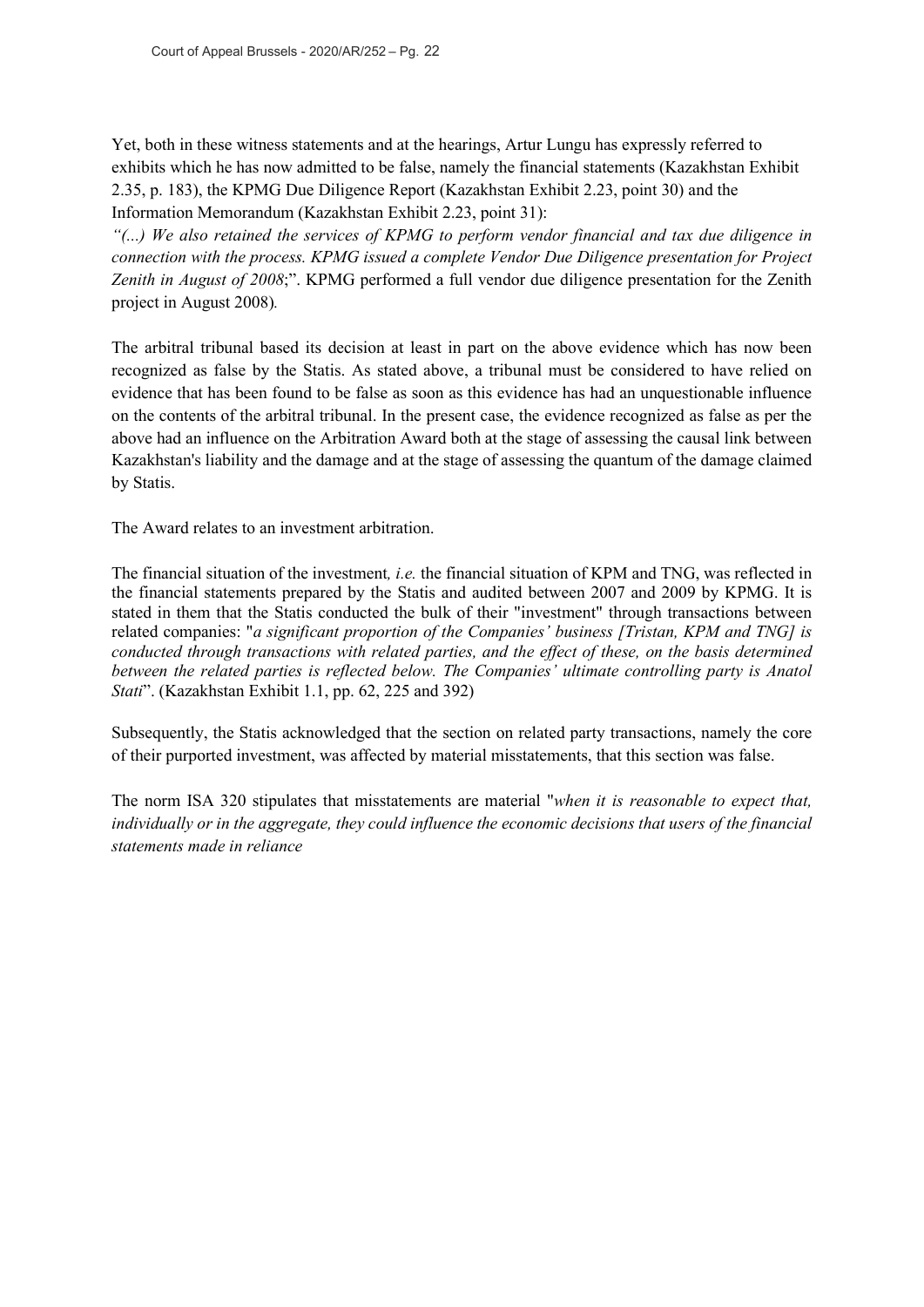*on them*" (Kazakhstan Exhibit 11.3 point 2). In the context of the arbitration, the arbitral tribunal became one of these users. Indeed, the Statis had repeatedly invited [the tribunal] to rely on their false financial statements.

On the issue of causation, the Statis' contention was (see Mr Anatolie Stati's second written witness statement in the arbitration), that "*Kazakhstan's action contributed to a severe liquidity crisis in the companies [TNG and KMP] in the first half of 2009" (*Kazakhstan Exhibit 2.29, para 41*).* Artur Lungu added also in his second witness statement: *"Kazakhstan's harassment campaign also caused a liquidity crisis for TNG and KPM in the spring and summer of 2009*" (Kazakhstan Exhibit 2.28, point 7).

The Statis then relied on their financial statements to dispute Kazakhstan's contention that the Statis had themselves driven their Kazakh companies into bankruptcy before the start of the alleged *"Kazakhstan harassment campaign"*, i.e. before mid-October 2008:

*"The crux of Kazakhstan's causation argument is that KPM and TNG were overleveraged prior to any actions of the State, which doomed them to fail when oil prices dropped during the global financial crisis. No credible evidence supports this argument, and it is belied by all objective facts. While KPM and TNG experienced a liquidity shortage in the first half of 2009, that problem was temporary and surmountable. Moreover, Kazakhstan itself contributed significantly to that problem. Kazakhstan presents no credible evidence that KPM and TNG were overleveraged prior to October 14, 2008"* (Kazakhstan Exhibit 2.44, paragraphs 249-250).

During the hearing on jurisdiction and liability, the Statis insisted on the reliability of their financial statements to demonstrate the reality and legality of their investment: *"Kazakhstan argues that [the Statis'] investments were opaque, suggesting that they were structured to conceal profits and disguise who was the "real investor". This position either is completely disingenuous, or the respondent understands nothing about finance. These companies created annual financial statements between 2003 and 2009 that were audited by "Big Four" accounting firms. They raised debt on the public debt markets, and banks such as Goldman Sachs and UBS deemed the companies to be transparent and reliable enough to loan hundreds of millions of dollars to them. [...] The fact is that [the Statis] made substantial investments in KPM and TNG through the form of their acquisition of the shares, shareholder loans to the companies, the reinvestment of profits, and then by risking their investments to secure the companies' debts*" (Kazakhstan Exhibit 2.33, point 45:1-46:4).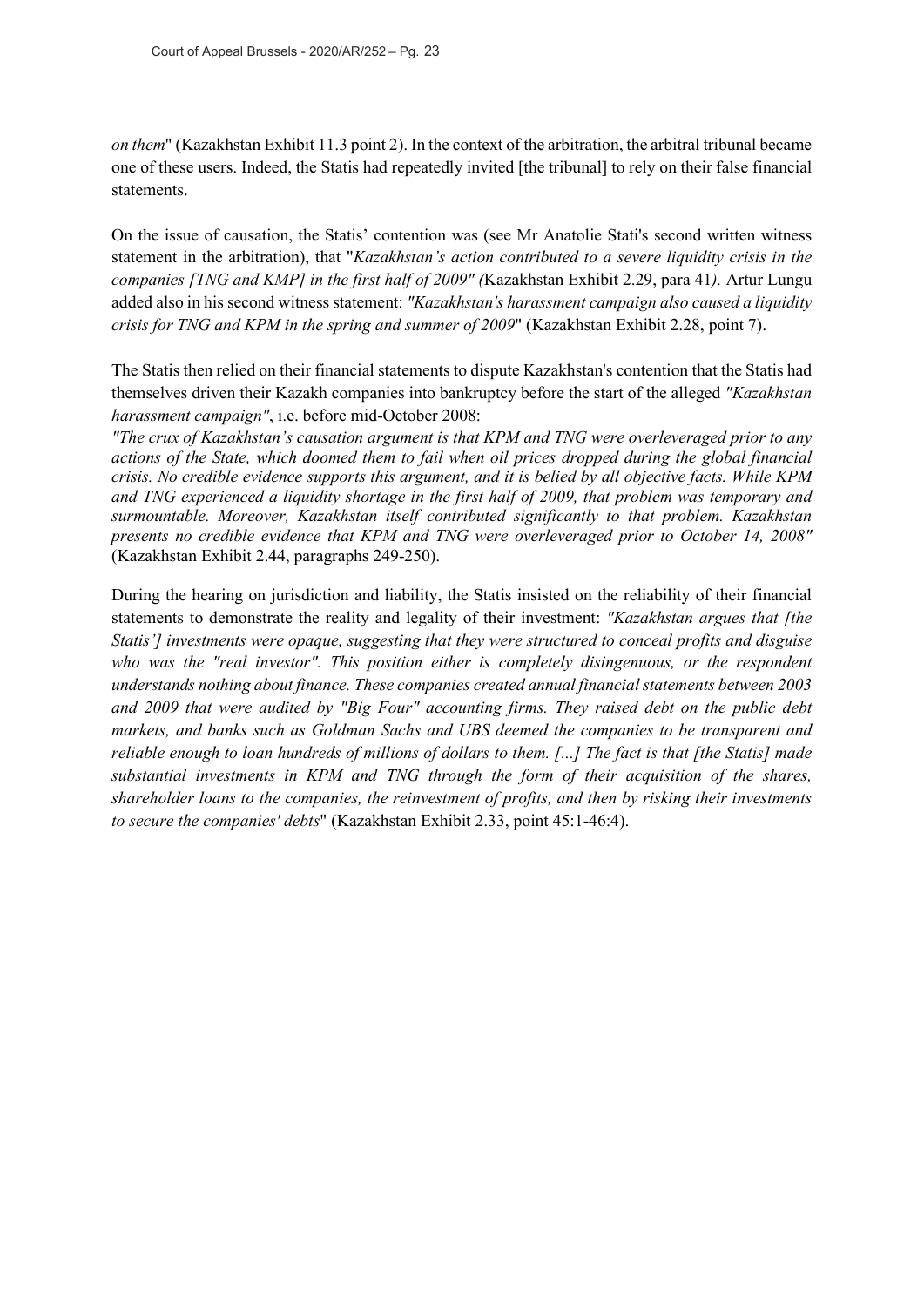- Before the arbitrators, the Statis have insisted on the relevance, complete reliability, seriousness and credibility of the information provided to determine the value of the LPG Plant: see Kazakhstan's Exhibit 2.35, pp. 28-29, stressing that Kazakhstan had not suggested the slightest inaccuracy or deficiency in the information contained in the Information Memorandum distributed to potential purchasers and the reliability of the offers, which were indicative but presented indications of the potential value of the assets for companies whose seriousness and reliability could not be disputed and which are all active in the oil and gas sector.

The Statis have also insisted on the reliability of their financial statements in that they had been prepared *in tempore non suspecto*, *"in the ordinary course of business, not for the purpose of the litigation"* and that the information taken from their financial records, especially the information from audited financial statements, constitute perfectly reliable evidence.

This line of arguments is reproduced in the Arbitral Award (Statis Exhibit 1.1., p.390, no. 1700), which finds its basis on it.

#### It is undisputed that:

if the arbitrators had been aware of the fact that the documents produced by the Statis were based on financial statements containing such crucial inaccuracies and deficiencies, to such an extent that it led KMPG to decide that no reliance should be placed on the audit reports issued by KPMG Audit LLC, they would have, at the very least, allowed Kazakhstan to take a position as to this matter - just as Kazakhstan has done in the current proceedings: see pp. 115-125 of Kazakhstan's latest submissions with the consequence that this argument would undoubtedly have been reflected in the Arbitral Award, which would not have been made in the same way, and that, therefore, documents and evidence discovered after the notification of the Award would have had a fundamental impact on the Award.

Again relying on their financial statements, and in particular on the section concerning related party transactions, the Statis argued in their post-hearing submissions that their Kazakh companies "*were a very long way from being insolvent*" (Kazakhstan Exhibit 2.44, para 254). They explained that the accumulation of debts by KPM's and TNG's related debtor companies was due to external factors beyond the control of the Statis: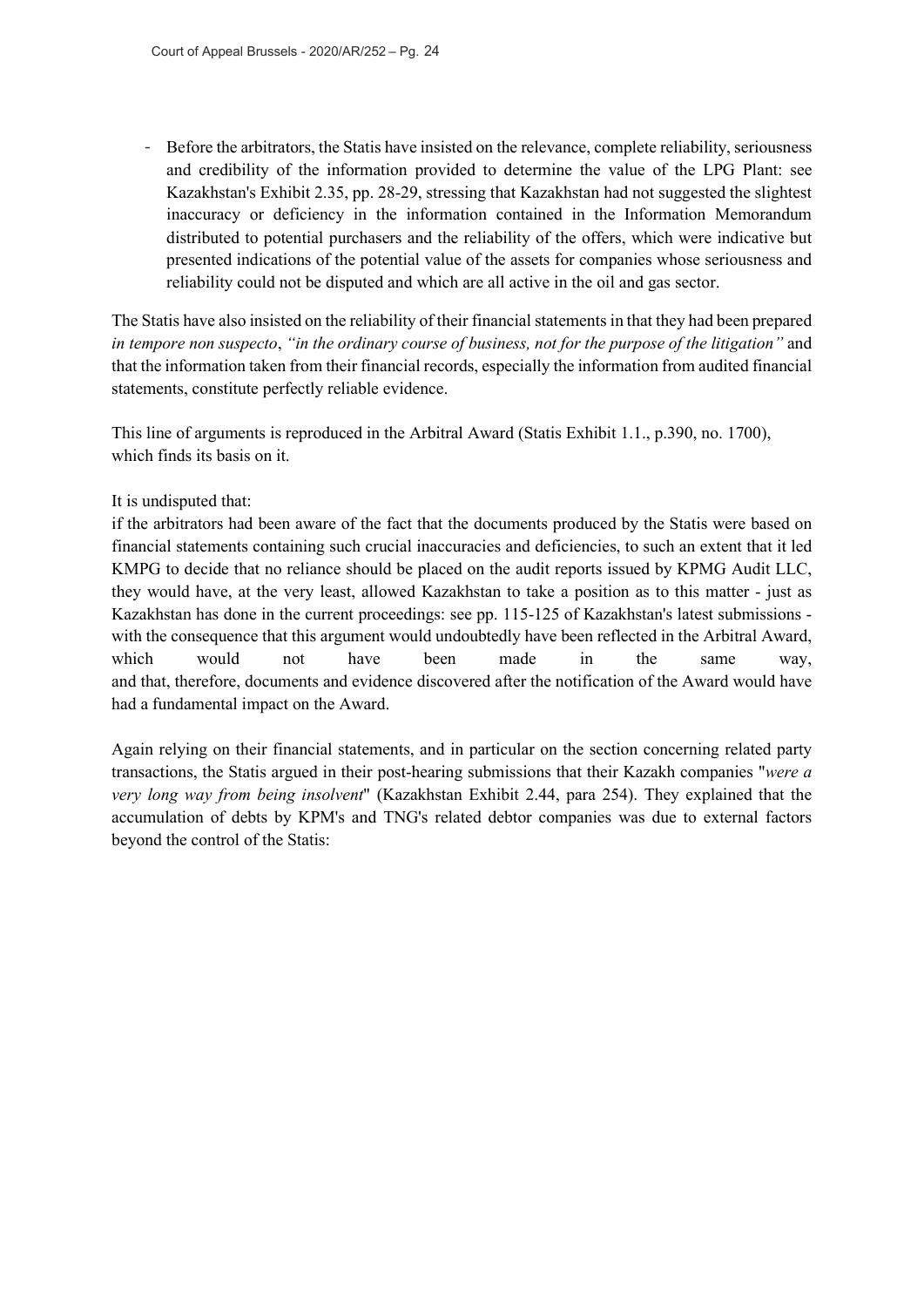*"Kazakhstan's insinuation that the extension of credit terms for the liquids buyers was anything other than a reasonable decision in the ordinary course of business is unfounded. According to KPMG's Auditors' Report, "the management of TNG and KPM agreed to extend the payment terms for their largest customers, Stadoil Ltd. and General Affinity Ltd., which are related parties, after they were informed that these customers would not be able to comply with existing contractual payment terms". It is hardly surprising that with the onset of the global financial crisis and the associated rapid price declines in 2009, slow payments and defaults cascaded through the industry"* (Kazakhstan Exhibit 2.39, p.156, paragraph 417).

Having been misled in relation to these facts, the arbitrators relied on the Statis' financial statements which they considered to be a true reflection of the Statis' financial situation in order to adjudicate the issue of causation: in this respect, see the diagram entitled "*Causality concerning the quantum of the LPG plant"* (exhibit 35 + annexes of Kazakhstan's hearing submissions):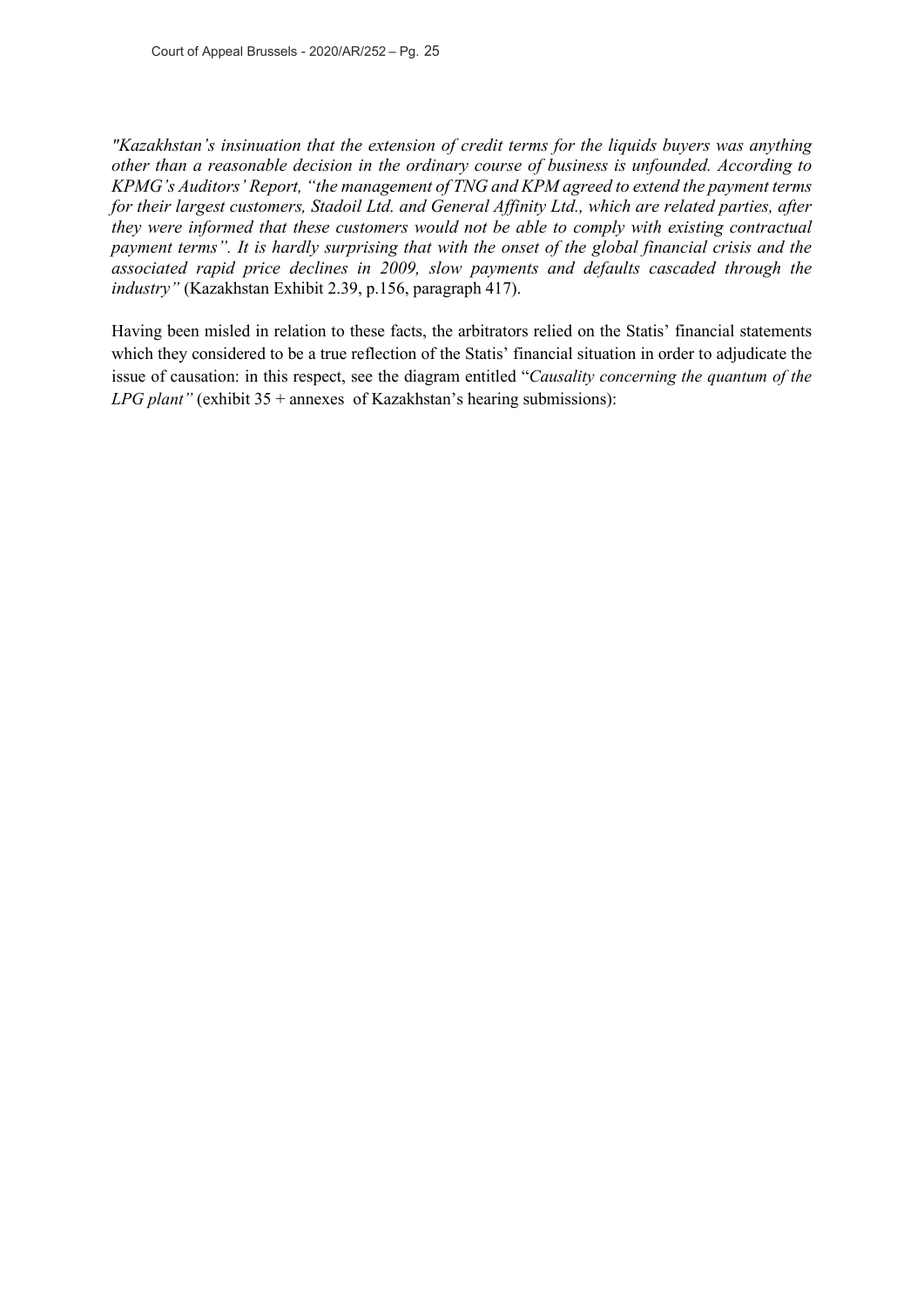#### **Causality concerning the Quantum of the LPG Plant**

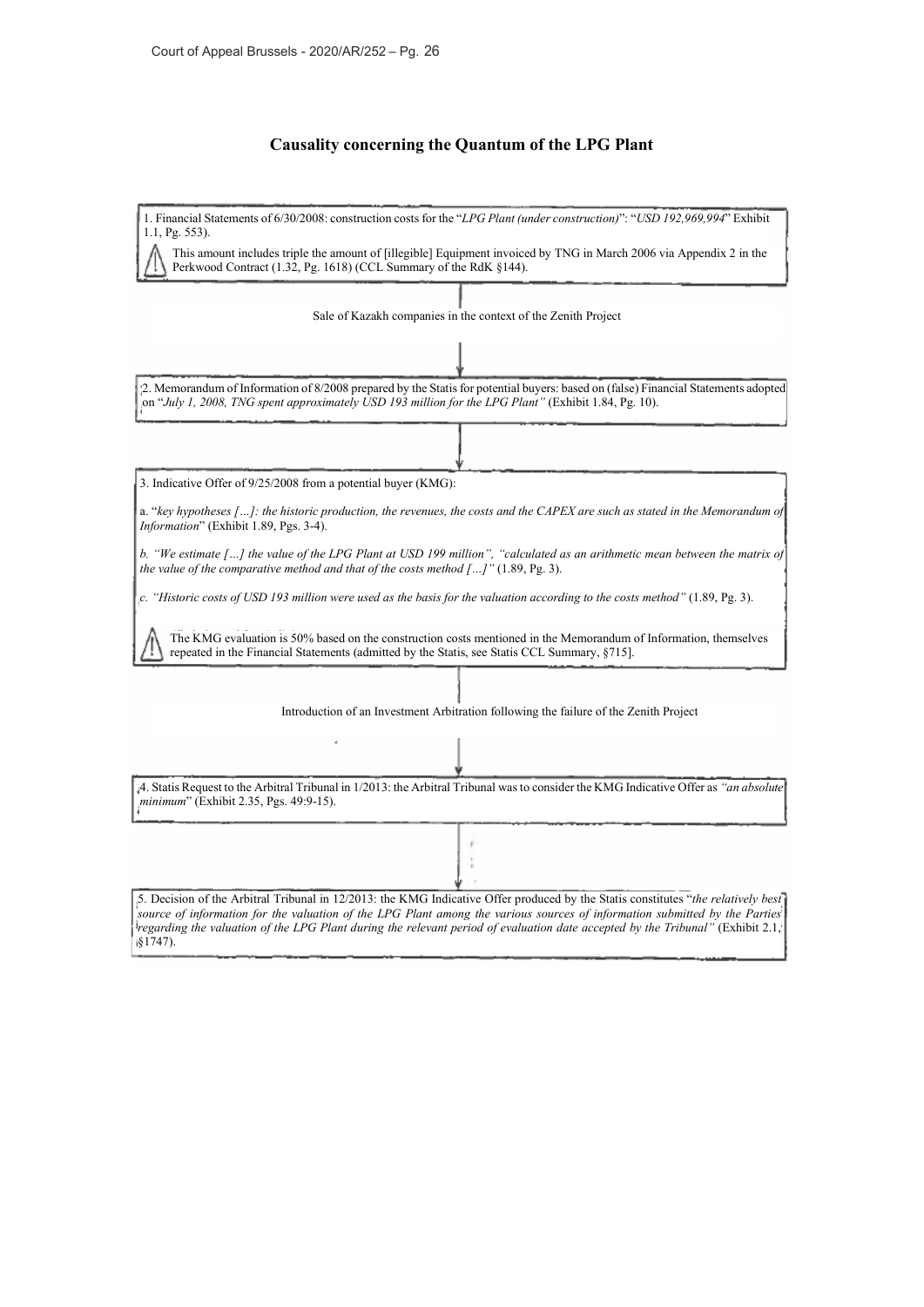whereas these financial statements were tainted by material statements, and the Statis had deliberately striped Perkwood from their financial statements and concealed the existence of the Perkwood contract in order to avoid the scrutiny of the transactions between Perkwood and the TNG company by an independent third party.

The Statis have withheld documents that would have most likely had an important impact on the Award, including the following correspondence between the Statis and KPMG: the Perkwood power of attorney, Kazakhstan Exhibit 1.20, the representation letters to KPMG: Kazakhstan Exhibits 1.83, 1.122, 1.140 and 1.142, which would have revealed that the Statis had purposefully misled their auditor in order to give credibility to their financial statements in the eyes of third parties.

If the arbitrators had been aware of these practices, they could have taken them into account when examining the matter and they could have considered the consequences of this conduct for the resolution of the dispute.

With regard to the LPG Plant, the Statis have expressly invited the arbitral tribunal to rely on the indicative offers which they had produced, including the one from KMG, because these offers "*present indications of the potential value of the assets to companies that I think no one can dispute are serious and credible, and they are all in the oil and gas business. There is really a nice cross-section of companies that you look at. You've got a state-controlled company with KMG* (...)" (Kazakhstan Exhibit 2.35, pp. 31-32). The Statis have stated in conclusion of their claim that the Indicative Offer from KMG should represent "*an absolute minimum*" for the valuation of their assets (Kazakhstan Exhibit 2.35, p 49).

The Statis have insisted on the reliability of their financial statements, arguing in particular that they had been prepared *"in the ordinary course of business, and not for litigation"* against Kazakhstan: *"TNG's audited 2009 financial statements, which are backup to the annual report, list the net book value of the LPG Plant as US \$248 million at December 31, 2009, which corroborates FTI's assessment of US \$245 million. Data from [the Statis'] historical financial records, particularly data from audited financial statements, is perfectly reliable evidence, and is not simply FTI parroting [the Statis]*" (Kazakhstan Exhibit 2.44., para 354).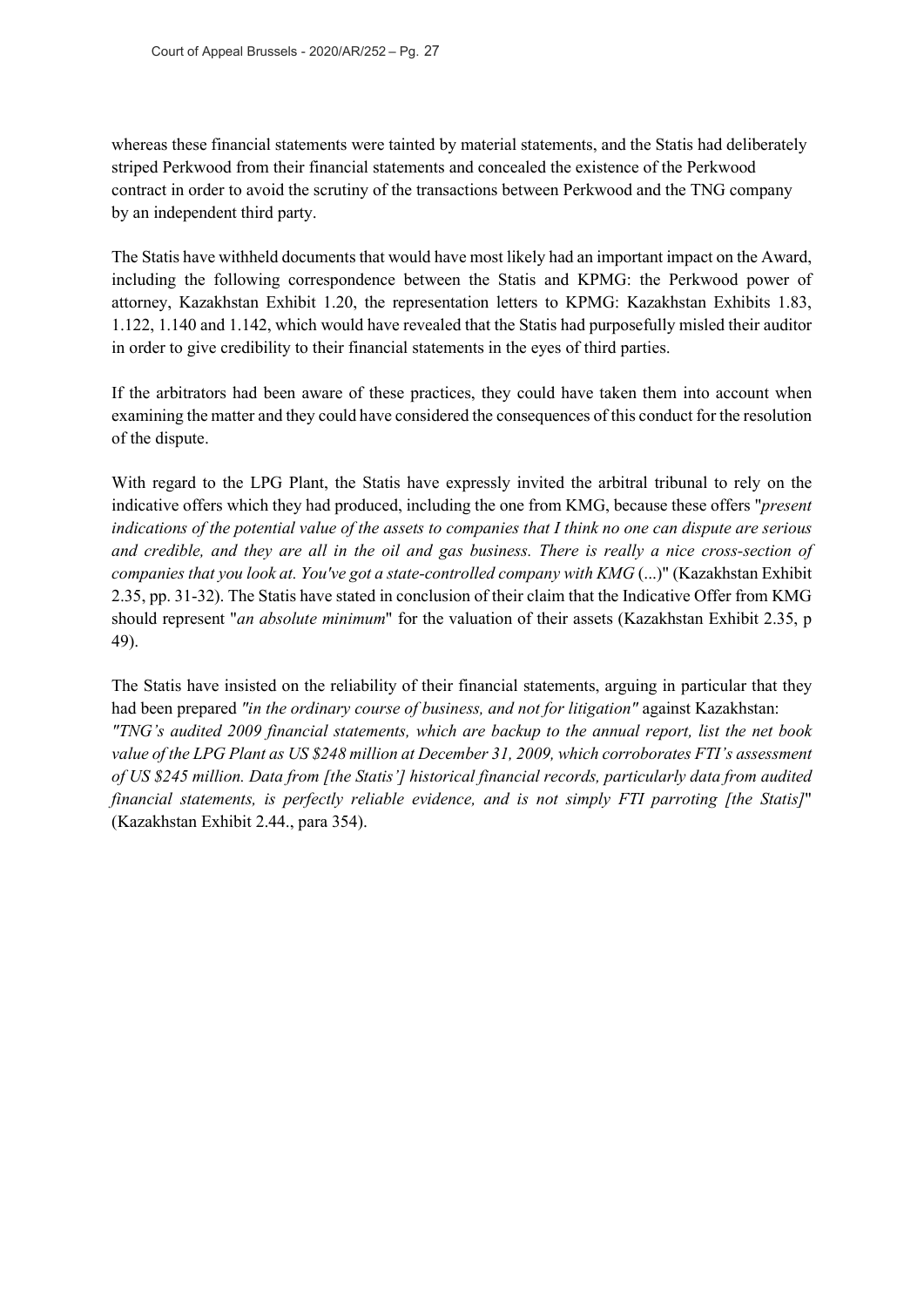The arbitral tribunal relied on the arguments from the Statis and on the evidence to which they referred (audited financial statements, KPMG's Due Diligence Report, Information Memorandum and KMG's Indicative Offer) for the purpose of the assessment of the value of the LPG Plant since [the tribunal] reproduced them in the Award (para. 1699 and 1700 of the Award). As expressly requested by the Statis, the arbitral tribunal relied on the "*undisputed indicative offers made by interested buyers in 2008*" and decided that KMG's Indicative Offer of USD 199 million constituted "*the relatively best source of information for the valuation of the LPG Plant among the various sources of information submitted by the Parties regarding the valuation of the LPG Plant during the relevant period of evaluation date accepted by the tribunal*" (see Award, points 1746-1747).

In reaching such a conclusion, the arbitral tribunal necessarily relied on evidence that is now known to be inaccurate and tainted by material misstatements.

In its Indicative Offer, KMG had expressly stated that it had relied on several "*key assumptions*", including that "*Historical production, revenues, costs and capital expenditure [CAPEX] were as reported in the Information Memorandum*" (Kazakhstan Exhibit 1.89, pp. 3-4).

At the quantum hearing, the Statis' financial expert, Mr. Rosen, confirmed that KMG had relied precisely on the historical construction costs as reported by the Statis in their financial statements and in the Information Memorandum: *"I further noted that in KMG's analysis of value for their indicative offer, they had also approached the LPG plant on a cost basis, and at the valuation date it was closer to \$200 million, because that was the information on the cost of the plant at that time* " (Kazakhstan Exhibit 238, p. 57).

According to the Information Memorandum, all financial information, including the historical expenditure of USD 193 million that the Statis claimed to have already incurred, came from the financial statements of the Statis. Once again under the terms of the Information Memorandum, the financial statements of KPM and TNG had been "*prepared in accordance with IFRS*", as the Statis had stated in the financial statements themselves.

Since then, the Statis have admitted that the financial statements that they had presented as being made "*in accordance with IFRS*" to KMG (Kazakhstan Exhibit 1.84, p. 60) and as "*perfectly reliable*" to the arbitral tribunal (Kazakhstan Exhibit 2.44, item, 354), are in fact tainted by material misstatements. They have admitted to concealing Perkwood from their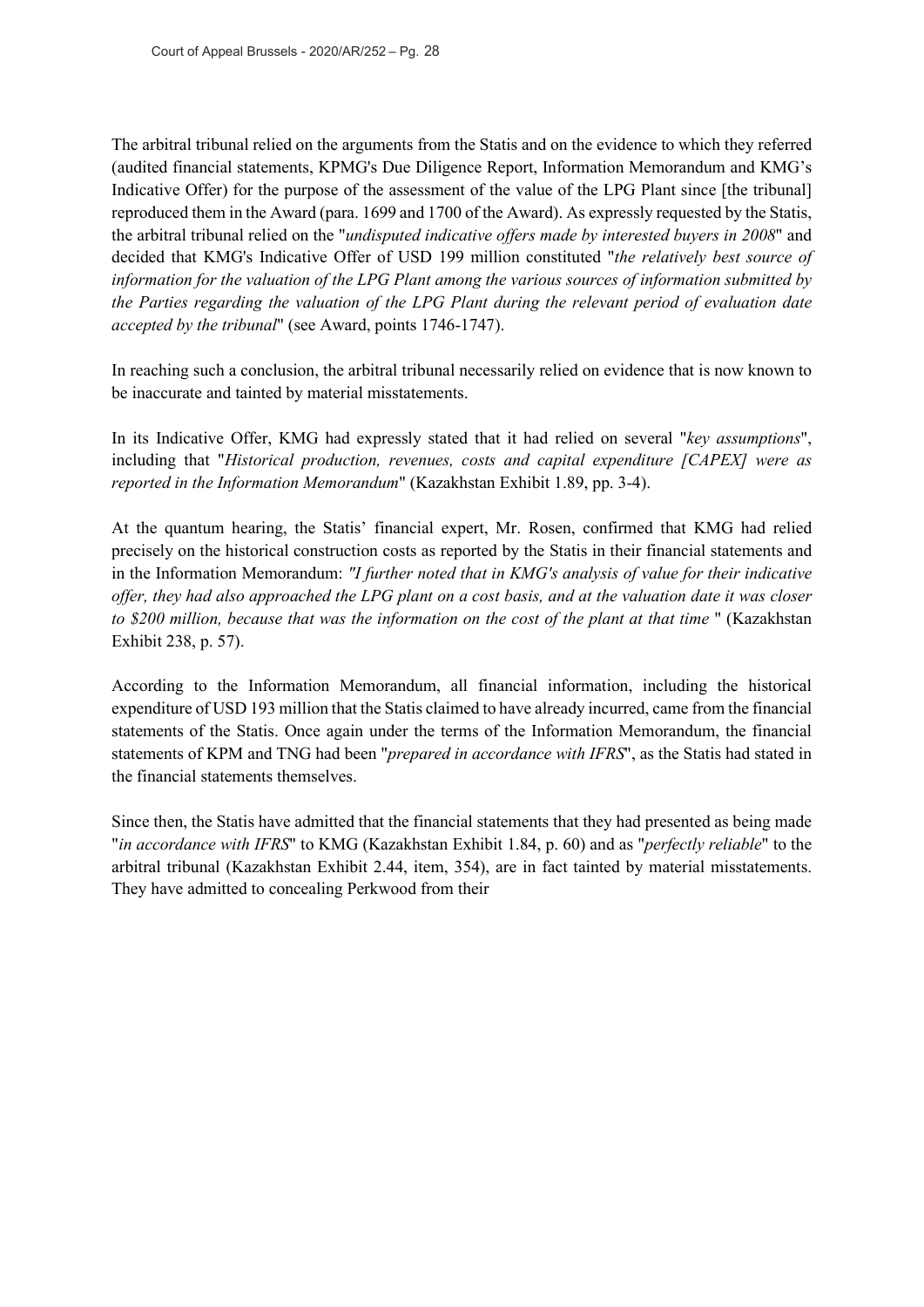financial statements, in clear violation of IFRS, with the view in particular to avoid a review of the transactions between Perkwood and TNG by an independent third party. This is an important admission, especially considering that Perkwood was the main "*supplier*" for the construction of the LPG Plant and therefore the main source of the "historical capital expenditure" on which KMG had relied to formulate its bid.

Had the arbitral tribunal been aware of all this, it is likely that it would not have accepted Statis' case that the indicative offers provided an indication of the value of the LPG Plant *"that no one can dispute are serious and credible*" (Kazakhstan Exhibit 2.35, p. 32) and KMG's Indicative Offer was to be an "*absolute minimum*" (Kazakhstan Exhibit 2.35, p. 49), and that it would not have concluded that the indicative offers were "*undisputed*" (Kazakhstan Exhibit 2.1, point 1746).

To the contrary, the arbitral tribunal could have observed that the Statis had deliberately concealed the true status of Perkwood, the main "*supplier*" of the LPG Plant, in order to avoid third party scrutiny of the transactions between Perkwood and TNG. This could have led [the tribunal] to draw the consequence that most of the capital expenditure declared by Statis in the Information Memorandum on which KMG had based its Indicative Offer was unreliable. Therefore, [the tribunal] could have avoided accepting that KMG's Indicative Offer is "*the relatively best source of information for the valuation of the LPG Plant*" (Kazakhstan Exhibit 2.1, paragraph 1747).

The Court concludes that due to the Statis maneuvers and withholding of information, the arbitrators were misled. They were prevented from taking cognizance of the real financial situation of the Statis, which was essential to be able to adjudicate the matter.

Their decision is based on erroneous information, which did not accurately reflect the situation of the Statis companies.

The evidence that has been gathered since the Award, demonstrating beyond any possible doubt the fraudulent behavior of the Statis, was unknown to the arbitral tribunal as it has only been gradually discovered after the Award was issued. As a result, Kazakhstan was unable to expose to the arbitral tribunal that the Statis' investment in Kazakhstan was conducted in bad faith. The case discussed before the arbitral tribunal did not match the reality of the facts as revealed by the evidence newly gathered after the notification of the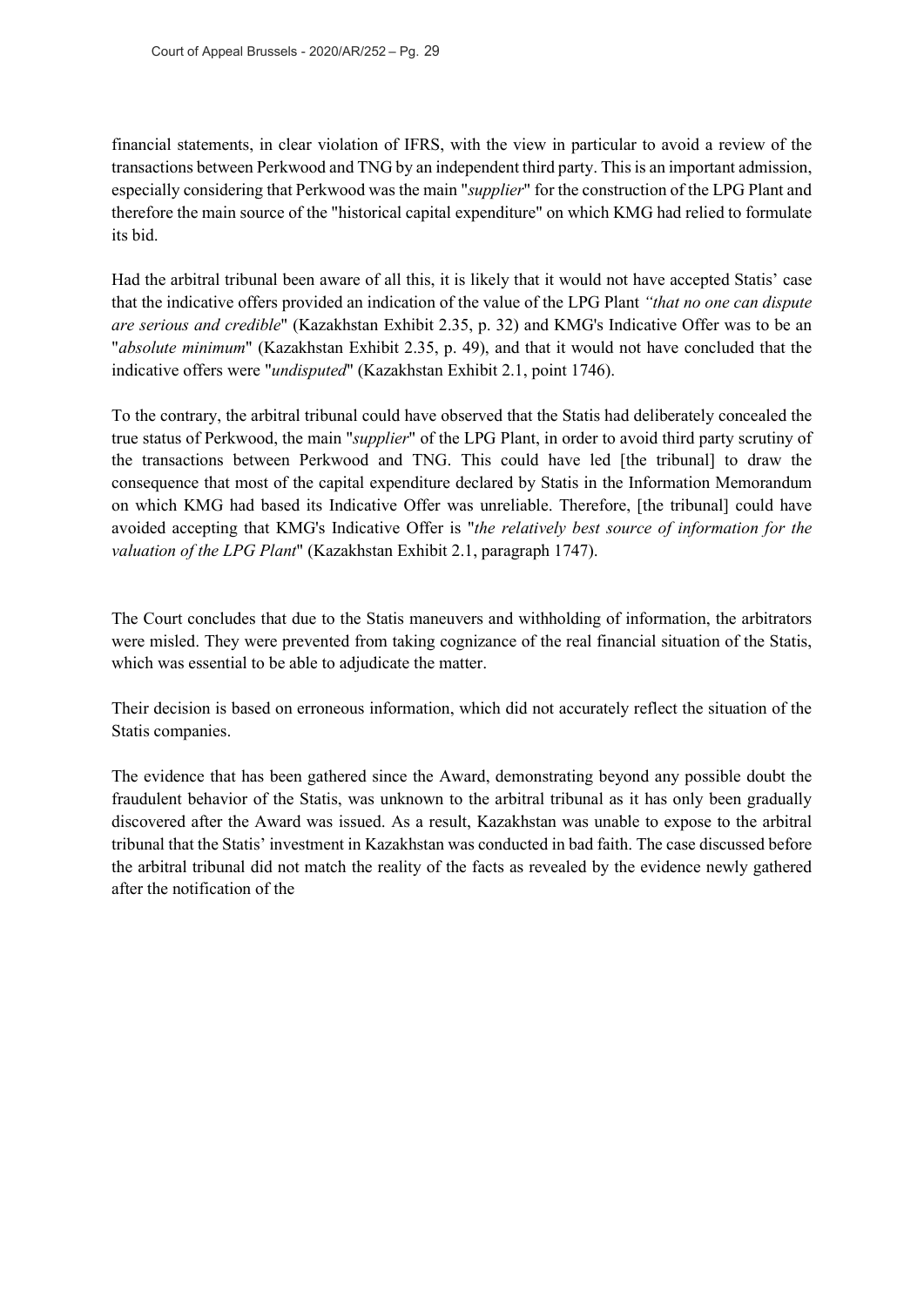Award. In other words, due to Statis' inaccurate and fraudulent statements and to the fact that they have concealed numerous pieces of evidence during the arbitration proceedings, Kazakhstan was deprived of its right to be heard on this fundamental issue.

Thus, the arbitral tribunal necessarily did not, and could not, consider whether the Statis' conduct was in accordance with the principle of good faith.

The evidence gathered since the notification of the Award would undoubtedly have had a conclusive impact on the decision.

The facts discovered after the notification of the Award and KPMG's letter of 21 August 2019 to the Statis "*withdrawing*" their audit reports based on materially flawed financial statements are particularly revealing as to the strategy of the Statis to influence the arbitrators in order to obtain a favourable Award.

It is patently clear that if the arbitrators had been able to examine the case on the basis of truthful information and had known that the financial statements produced by the Statis, touted as reliable because they had been audited by highly reputable auditors: *"audited by "Big Four" accounting firms*" (Kazakhstan exhibit 2.33), were found to be worthless, as the Statis had deceived these same audit firms, [the arbitrators] would never have reached the same conclusion on the issue of causation and they would not have decided that Kazakhstan remained in default of proving that the Statis had themselves caused, or contributed to cause, the damage suffered by the investment of the Statis.

If the arbitrators had been aware of the facts, documents and evidence concerning the real financial situation of the Statis, if they had been aware of the fraudulent and deceptive actions of the Statis, the debate before the arbitrators would have been different and would have allowed the parties, the experts and/or the witnesses to confront each other with this new evidence.

When taking into account the foregoing, and without the need to consider the other grounds for denying exequatur, the appeal is declared well founded.

#### **3. Costs of service**

The costs of service shall be incurred by the Statis, the party that has lost the case, and with regard to whom they have been unnecessarily incurred.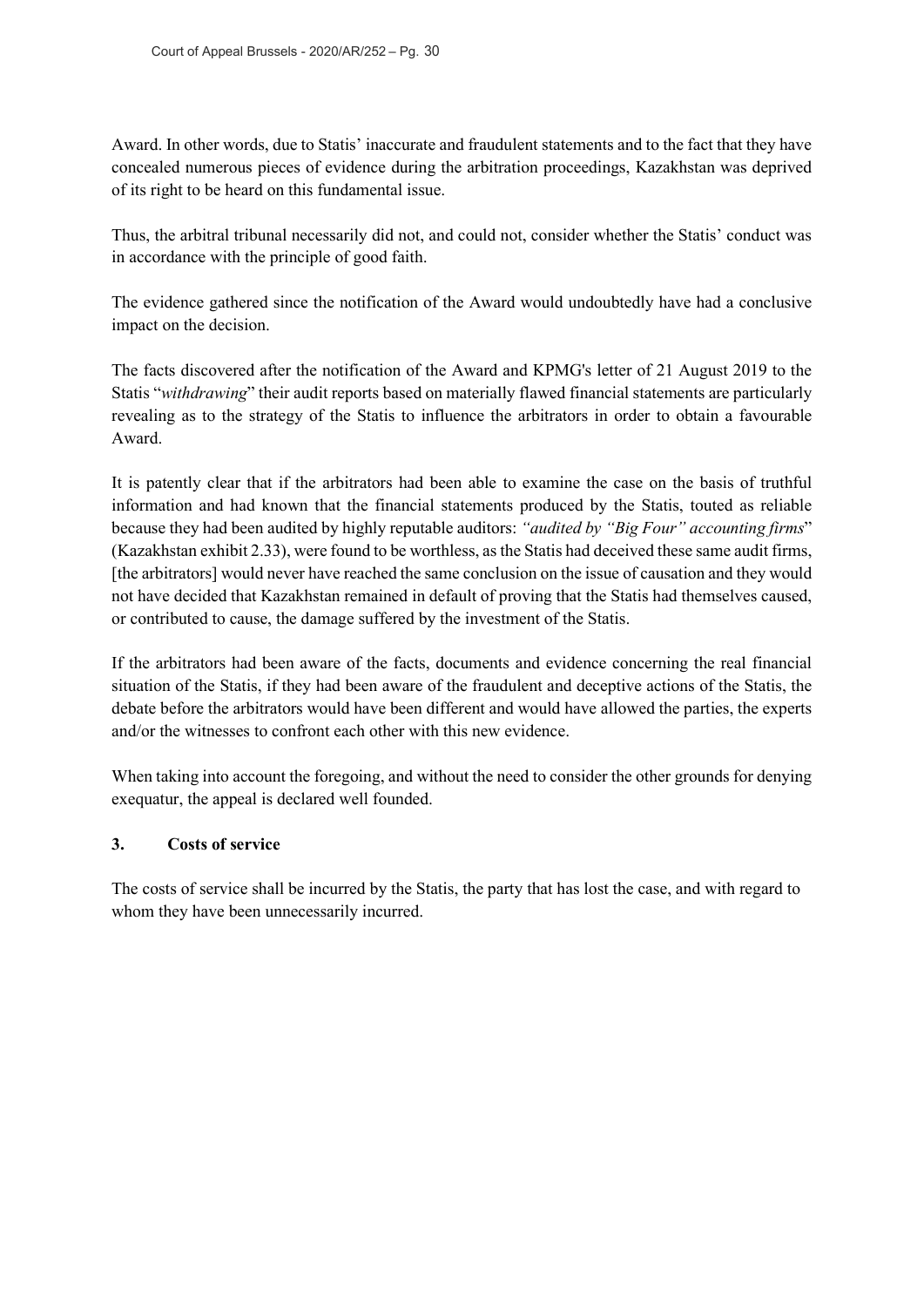## **4. Legal costs**

Legal costs shall be borne by the Statis who lost the case.

In view of the nature and complexity of the dispute, it is appropriate to fix the procedural compensation due to Kazakhstan at 13,000 Euros, i.e. the maximum amount pursuant to Article 1022 of the Judicial Code.

## **FOR THE ABOVE REASONS,**

## **THE COURT,**

Ruling following an adversarial debate between the parties,

Having regard to article 24 of the law of 15 June 1935 on the use of languages in judicial matters;

Declares the main appeal of the Republic of Kazakhstan to be well-founded;

Overturns the below judgment, except insofar as it had declared that the third-party opposition to the enforcement order dated 11 December 2017 was admissible;

Ruling *de novo* on the matter under these limits:

Declares the third-party action against the Exequatur Order dated 11 December 2017 to be wellfounded;

Annuls the Exequatur Order dated 11 December 2017;

Declares the cross appeal filed by the Stati parties, the Ascom Group and the Terra Raf Trans Trading company to be unfounded;

Dismisses the arguments of the defendants;

Declares that the costs of serving the judgement shall be borne by the Stati parties,